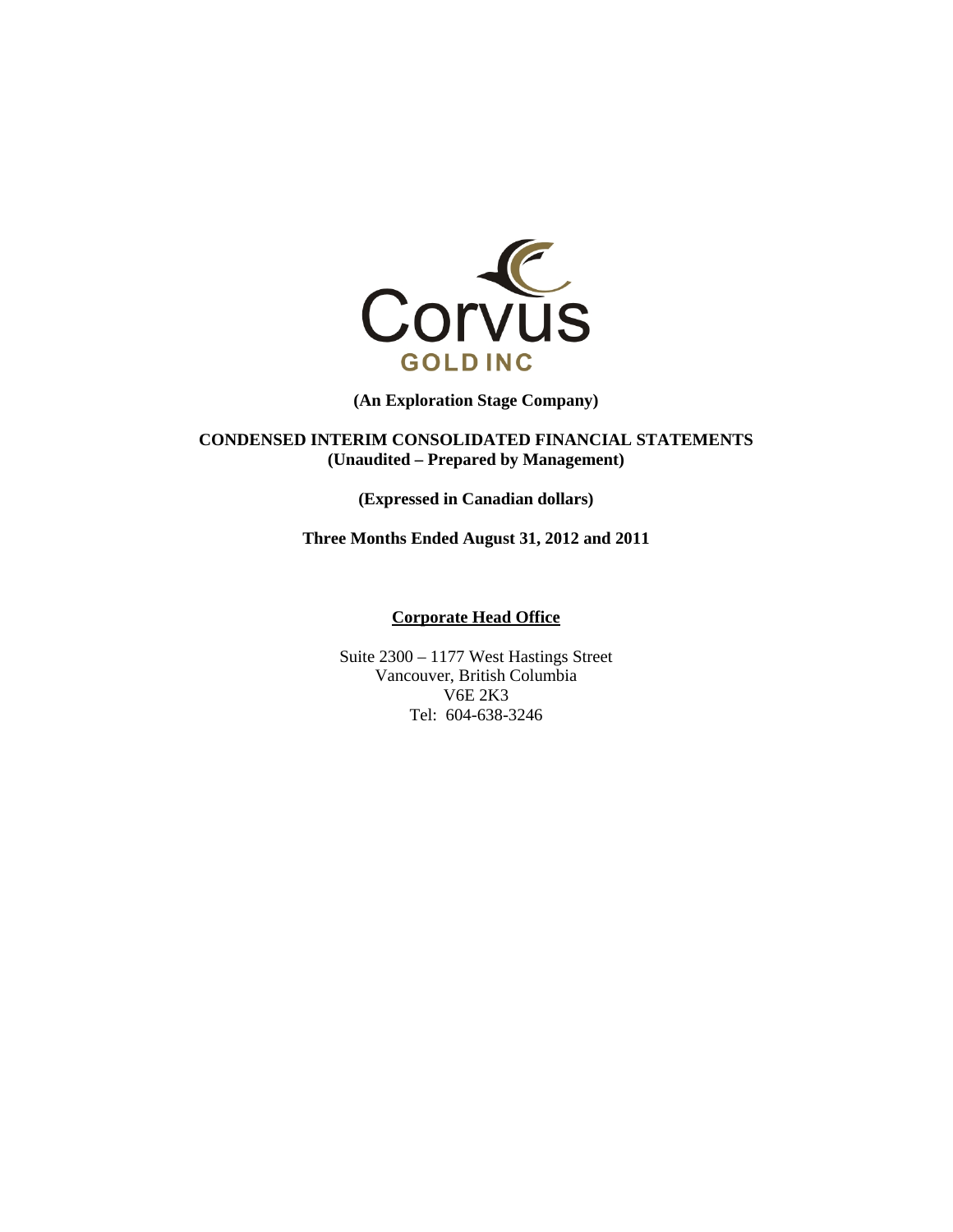# **CORVUS GOLD INC.**  (An Exploration Stage Company) **CONDENSED INTERIM CONSOLIDATED FINANCIAL STATEMENTS**  (Unaudited – Prepared by Management) (Expressed in Canadian dollars)

# **August 31, 2012 and 2011 Page**

# **Condensed Interim Consolidated Financial Statements**

| Condensed Interim Consolidated Statements of Financial Position  |                |
|------------------------------------------------------------------|----------------|
| Condensed Interim Consolidated Statements of Comprehensive Loss  | $2^{\circ}$    |
| Condensed Interim Consolidated Statements of Cash Flows          | 3              |
| Condensed Interim Consolidated Statement of Changes in Equity    | $\overline{4}$ |
| Notes to the Condensed Interim Consolidated Financial Statements | $5-26$         |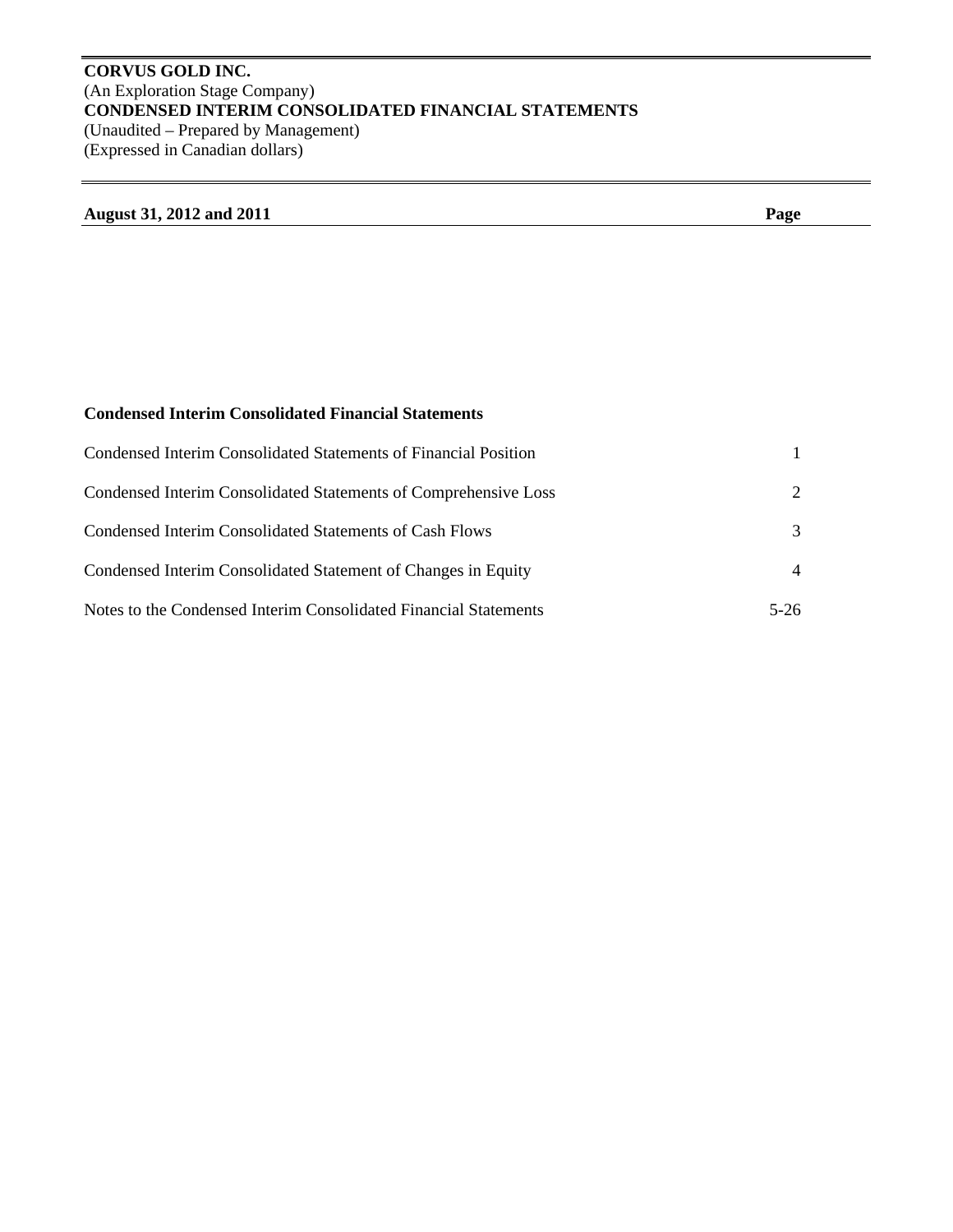# **CORVUS GOLD INC.**  (An Exploration Stage Company) **CONDENSED INTERIM CONSOLIDATED STATEMENTS OF FINANCIAL POSITION**  (Unaudited – Prepared by Management)

(Expressed in Canadian dollars)

|                                                                        |               | August 31,<br>2012 |               | May 31,<br>2012 |  |
|------------------------------------------------------------------------|---------------|--------------------|---------------|-----------------|--|
|                                                                        |               | (unaudited)        |               | (audited)       |  |
| <b>ASSETS</b>                                                          |               |                    |               |                 |  |
|                                                                        |               |                    |               |                 |  |
| <b>Current assets</b>                                                  |               |                    |               |                 |  |
| Cash and cash equivalents (note 3)                                     | $\mathbb{S}$  | 5,646,217          | \$            | 6,800,377       |  |
| Accounts receivable                                                    |               | 201,740            |               | 32,581          |  |
| Prepaid expenses                                                       |               | 81,742             |               | 115,018         |  |
|                                                                        |               | 5,929,699          |               | 6,947,976       |  |
|                                                                        |               |                    |               |                 |  |
| <b>Property and equipment</b> (note 4)                                 |               | 33,955             |               | 38,375          |  |
| <b>Reclamation bond</b> (note 5)                                       |               | 173,636            |               |                 |  |
| <b>Exploration and evaluation assets (note 6)</b>                      |               | 20,037,259         |               | 18,701,812      |  |
|                                                                        |               |                    |               |                 |  |
|                                                                        | \$            | 26,174,549         | $\mathbb{S}$  | 25,688,163      |  |
| <b>LIABILITIES AND SHAREHOLDERS' EQUITY</b>                            |               |                    |               |                 |  |
| <b>Current liabilities</b>                                             |               |                    |               |                 |  |
| Accounts payable and accrued liabilities (note 8)                      | $\mathcal{S}$ | 979,526            | $\mathcal{S}$ | 516,817         |  |
|                                                                        |               |                    |               |                 |  |
| <b>Shareholders' equity</b><br>Share capital (note 7)                  |               | 35,617,904         |               |                 |  |
|                                                                        |               |                    |               | 33,278,504      |  |
| Contributed surplus                                                    |               | 7,820,046          |               | 8,591,140       |  |
| Accumulated other comprehensive income (loss) – cumulative translation |               |                    |               |                 |  |
| differences                                                            |               | (899, 266)         |               | 32,084          |  |
| Deficit                                                                |               | (17, 343, 661)     |               | (16, 730, 382)  |  |
|                                                                        |               |                    |               |                 |  |
|                                                                        |               | 25,195,023         |               | 25,171,346      |  |
|                                                                        |               |                    |               |                 |  |
|                                                                        | \$            | 26,174,549         | \$            | 25,688,163      |  |
|                                                                        |               |                    |               |                 |  |

**Nature and continuance of operations** (note 1) **Subsequent events** (note 13)

## **Approved on behalf of the Directors:**



*"Anton Drescher"* Director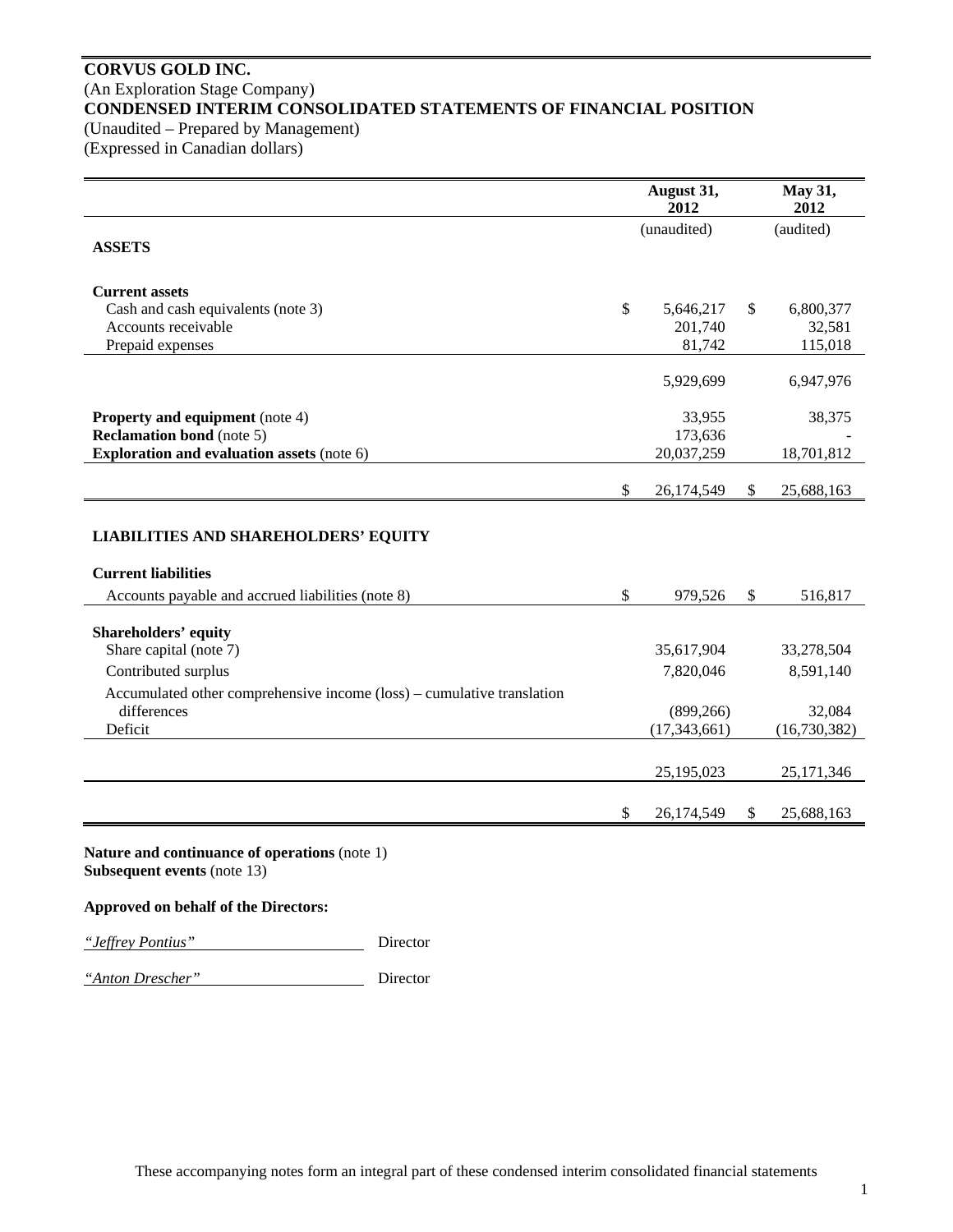# **CORVUS GOLD INC.**  (An Exploration Stage Company) **CONDENSED INTERIM CONSOLIDATED STATEMENTS OF COMPREHENSIVE LOSS**  (Unaudited – Prepared by Management) (Expressed in Canadian dollars) THREE MONTHS ENDED AUGUST 31,

|                                                                                            | 2012              | 2011            |
|--------------------------------------------------------------------------------------------|-------------------|-----------------|
|                                                                                            |                   |                 |
| <b>Expenses</b>                                                                            |                   |                 |
| Administration (note 8)                                                                    | \$<br>880         | \$<br>2,023     |
| Charitable donations                                                                       | 5,138             | 6,861           |
| Consulting fees (notes 7 and 8)                                                            | 58,476            | 178,418         |
| Depreciation                                                                               | 2,820             | 3,559           |
| Insurance                                                                                  | 13,191            | 14,710          |
| Investor relations (note 7)                                                                | 110,130           | 62,304          |
| Office and miscellaneous                                                                   | 42,344            | 21,911          |
| Professional fees (notes 7 and 8)                                                          | 66,693            | 74,070          |
| Property investigation expenditures (recovery)                                             | (111)             | (2, 497)        |
| Regulatory                                                                                 | 11,889            | 1,393           |
| Rent (note 8)                                                                              | 17,523            | 8,382           |
| Travel                                                                                     | 55,220            | 11,276          |
| Wages and benefits (notes 7 and 8)                                                         | 254,949           | 95,029          |
| Loss before other items                                                                    | (639, 142)        | (477, 439)      |
| <b>Other items</b>                                                                         |                   |                 |
| Interest income                                                                            | 14,268            | 8               |
| Foreign exchange gain (loss)                                                               | 11,595            | (7,745)         |
|                                                                                            | 25,863            | (7, 737)        |
| Net loss for the period                                                                    | (613,279)         | (485, 176)      |
| Other comprehensive income (loss)<br>Exchange difference on translating foreign operations | (931, 350)        | 139,798         |
|                                                                                            |                   |                 |
| Comprehensive loss for the period                                                          | \$<br>(1,544,629) | \$<br>(345,378) |
| Basic and diluted loss per share                                                           | \$<br>(0.01)      | \$<br>(0.01)    |
| Weighted average number of shares outstanding                                              | 50,077,400        | 41,660,261      |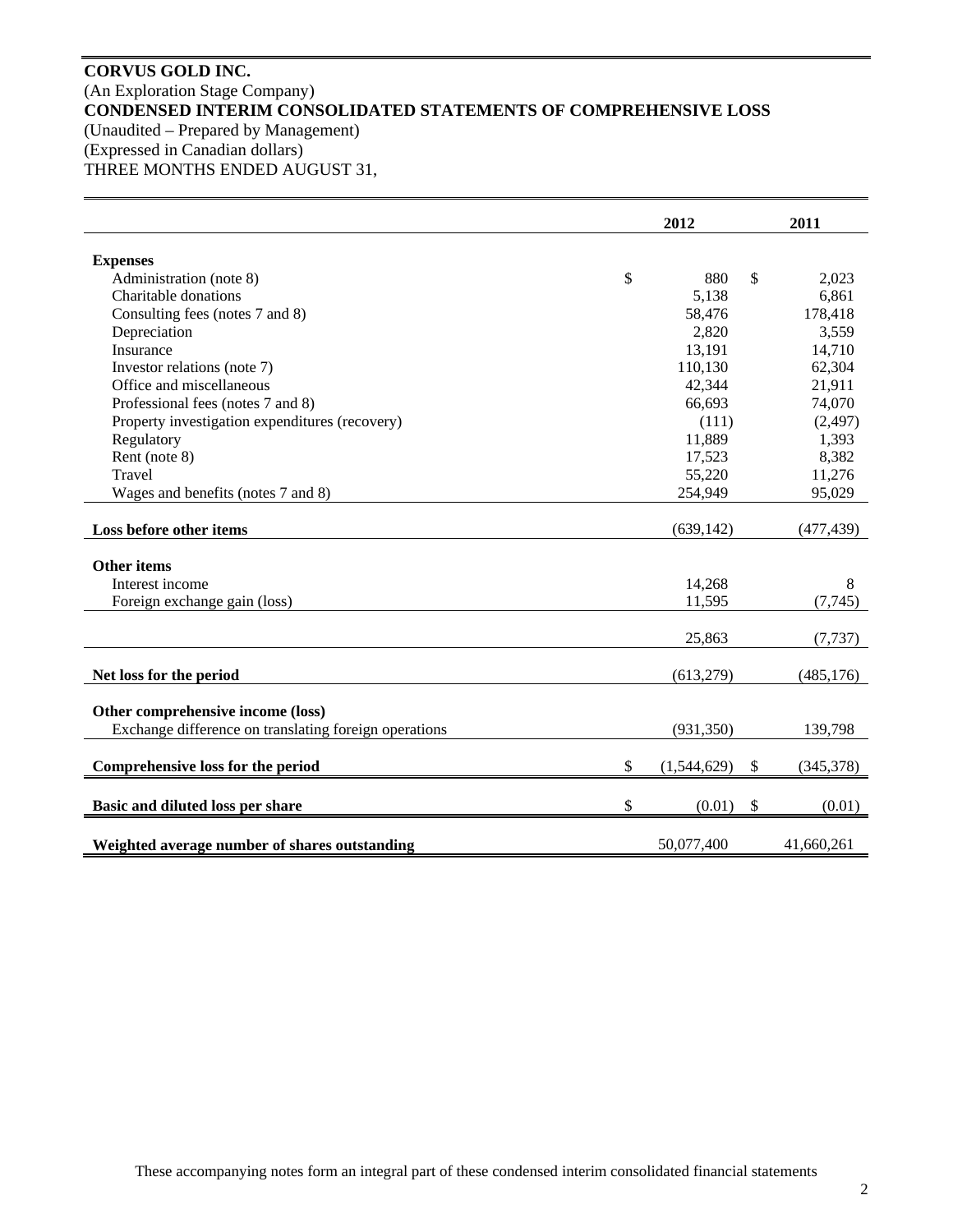# **CORVUS GOLD INC.**  (An Exploration Stage Company) **CONDENSED INTERIM CONSOLIDATED STATEMENTS OF CASH FLOWS**  (Unaudited – Prepared by Management) (Expressed in Canadian dollars) THREE MONTHS ENDED AUGUST 31,

|                                                    |              | 2012        | 2011             |
|----------------------------------------------------|--------------|-------------|------------------|
| <b>Operating activities</b>                        |              |             |                  |
| Net loss for the period                            | $\mathbb{S}$ | (613,279)   | \$<br>(485, 176) |
| Add items not affecting cash:                      |              |             |                  |
| Depreciation                                       |              | 2,820       | 3,559            |
| Share-based payment charges (note 7)               |              | 64,333      | 142,450          |
| (Gain) loss on foreign exchange                    |              | (11,595)    | 7,745            |
| Changes in non-cash items:                         |              |             |                  |
| Accounts receivable                                |              | (152, 886)  | (4, 413)         |
| Accrued interest                                   |              | (12, 637)   |                  |
| Prepaid expenses                                   |              | 33,683      | (45, 644)        |
| Accounts payable and accrued liabilities           |              | (32,002)    | (23, 686)        |
| Cash used in operating activities                  |              | (721, 563)  | (405, 165)       |
| <b>Financing activities</b>                        |              |             |                  |
| Cash received from issuance of shares              |              | 1,502,100   |                  |
| Cash provided by financing activities              |              | 1,502,100   |                  |
| <b>Investing activities</b>                        |              |             |                  |
| Expenditures on property and equipment             |              |             | (6,047)          |
| Increase in reclamation deposit                    |              | (173, 636)  |                  |
| Expenditures on exploration and evaluation assets  |              | (1,781,583) | (779, 659)       |
| Recovery on exploration and evaluation assets      |              |             | 61,554           |
| Cash used in investing activities                  |              | (1,955,219) | (724, 152)       |
|                                                    |              |             |                  |
| Effect of foreign exchange on cash                 |              | 20,522      | (6,214)          |
| Decrease in cash and cash equivalents              |              | (1,154,160) | (1, 135, 531)    |
| Cash and cash equivalents, beginning of the period |              | 6,800,377   | 7,355,406        |
| Cash and cash equivalents, end of the period       | \$           | 5,646,217   | \$<br>6,219,875  |

**Supplemental cash flow information** (note 11)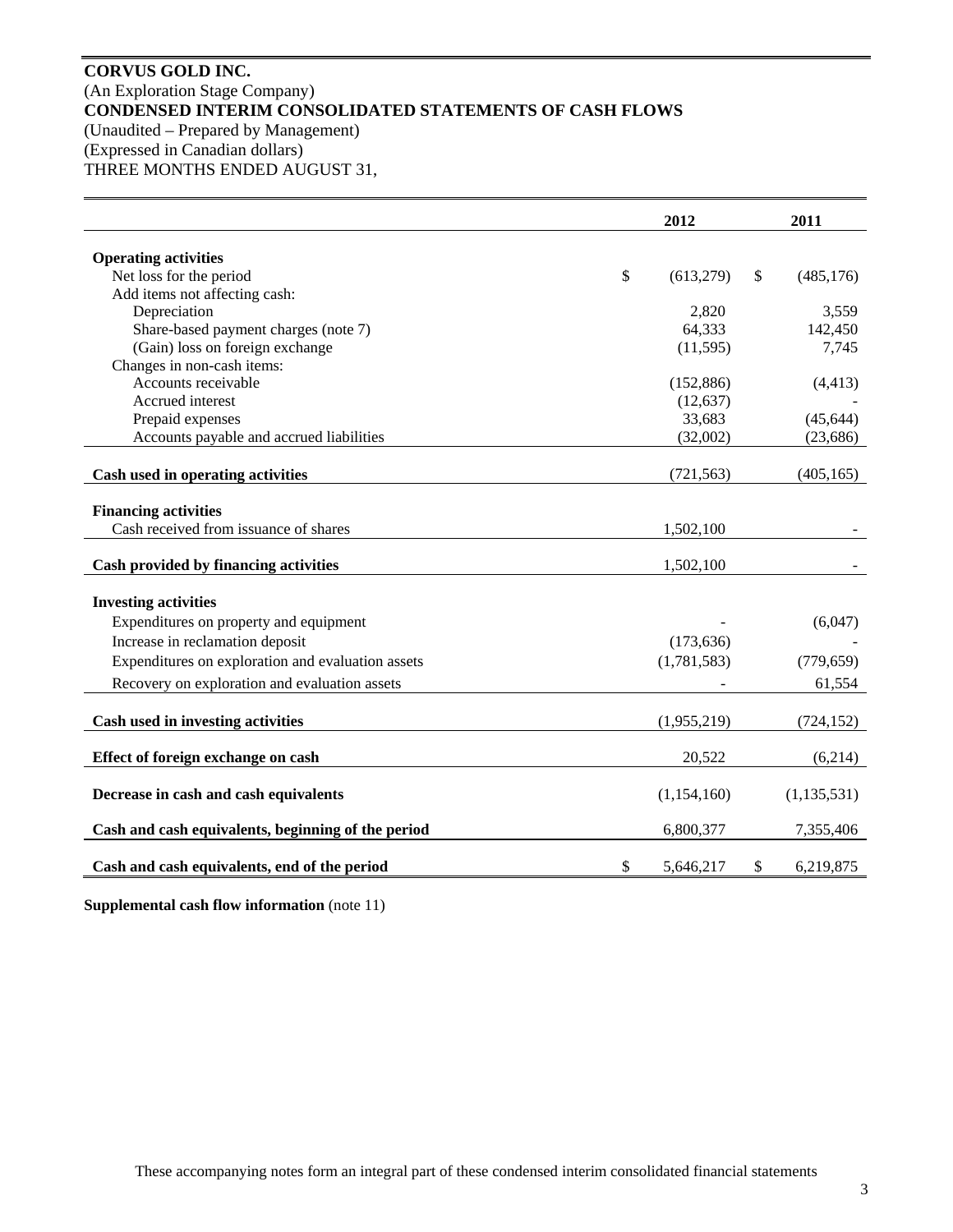# **CORVUS GOLD INC.**  (An Exploration Stage Company) **CONSOLIDATED STATEMENT OF CHANGES IN EQUITY**  (Unaudited – Prepared by Management) (Expressed in Canadian dollars)

| Comprehensive<br>Income-<br><b>Cumulative</b><br><b>Number of</b><br><b>Share</b><br><b>Contributed</b><br><b>Translation</b><br>Capital<br><b>Differences</b><br><b>Deficit</b><br><b>Total</b><br><b>Surplus</b><br>shares<br>41,660,261<br>27,751,004<br>8,262,735<br>$(1,001,823)$ \$<br>$(14, 198, 995)$ \$<br>20,812,921<br><b>Balance, May 31, 2011</b><br>S.<br>\$.<br>\$<br>Net loss for the period<br>(485, 176)<br>(485, 176)<br>Other comprehensive income<br>Exchange difference on translating foreign operations<br>139,798<br>139,798<br>Share-based payment charges<br>154,321<br>154,321<br>27,751,004<br>8,417,056<br>(14, 684, 171)<br>20,621,864<br>Balance, August 31, 2011<br>41,660,261<br>(862, 025)<br>Net loss for the period<br>(2,046,211)<br>(2,046,211)<br>Other comprehensive income<br>Exchange difference on translating foreign operations<br>894,109<br>894,109<br>Shares issued for cash<br>Private placement<br>8,250,000<br>5,527,500<br>5,527,500<br>Share-based payment charges<br>174,084<br>174,084<br>33,278,504<br>8,591,140<br>32,084<br><b>Balance, May 31, 2012</b><br>49,910,261<br>(16,730,382)<br>25,171,346<br>Net loss for the period<br>(613,279)<br>(613,279)<br>Other comprehensive income<br>Exchange difference on translating foreign operations<br>(931, 350)<br>(931, 350)<br>Shares issued for cash<br>Exercise of stock options<br>2,000,000<br>1,502,100<br>1,502,100<br>Reclassification of contributed surplus on exercise of<br>stock options<br>837,300<br>(837,300)<br>Share-based payment charges<br>66,206<br>66,206 |                          |            |              |           | <b>Accumulated</b><br>Other |                      |              |
|---------------------------------------------------------------------------------------------------------------------------------------------------------------------------------------------------------------------------------------------------------------------------------------------------------------------------------------------------------------------------------------------------------------------------------------------------------------------------------------------------------------------------------------------------------------------------------------------------------------------------------------------------------------------------------------------------------------------------------------------------------------------------------------------------------------------------------------------------------------------------------------------------------------------------------------------------------------------------------------------------------------------------------------------------------------------------------------------------------------------------------------------------------------------------------------------------------------------------------------------------------------------------------------------------------------------------------------------------------------------------------------------------------------------------------------------------------------------------------------------------------------------------------------------------------------------------------------------|--------------------------|------------|--------------|-----------|-----------------------------|----------------------|--------------|
|                                                                                                                                                                                                                                                                                                                                                                                                                                                                                                                                                                                                                                                                                                                                                                                                                                                                                                                                                                                                                                                                                                                                                                                                                                                                                                                                                                                                                                                                                                                                                                                             |                          |            |              |           |                             |                      |              |
|                                                                                                                                                                                                                                                                                                                                                                                                                                                                                                                                                                                                                                                                                                                                                                                                                                                                                                                                                                                                                                                                                                                                                                                                                                                                                                                                                                                                                                                                                                                                                                                             |                          |            |              |           |                             |                      |              |
|                                                                                                                                                                                                                                                                                                                                                                                                                                                                                                                                                                                                                                                                                                                                                                                                                                                                                                                                                                                                                                                                                                                                                                                                                                                                                                                                                                                                                                                                                                                                                                                             |                          |            |              |           |                             |                      |              |
|                                                                                                                                                                                                                                                                                                                                                                                                                                                                                                                                                                                                                                                                                                                                                                                                                                                                                                                                                                                                                                                                                                                                                                                                                                                                                                                                                                                                                                                                                                                                                                                             |                          |            |              |           |                             |                      |              |
|                                                                                                                                                                                                                                                                                                                                                                                                                                                                                                                                                                                                                                                                                                                                                                                                                                                                                                                                                                                                                                                                                                                                                                                                                                                                                                                                                                                                                                                                                                                                                                                             |                          |            |              |           |                             |                      |              |
|                                                                                                                                                                                                                                                                                                                                                                                                                                                                                                                                                                                                                                                                                                                                                                                                                                                                                                                                                                                                                                                                                                                                                                                                                                                                                                                                                                                                                                                                                                                                                                                             |                          |            |              |           |                             |                      |              |
|                                                                                                                                                                                                                                                                                                                                                                                                                                                                                                                                                                                                                                                                                                                                                                                                                                                                                                                                                                                                                                                                                                                                                                                                                                                                                                                                                                                                                                                                                                                                                                                             |                          |            |              |           |                             |                      |              |
|                                                                                                                                                                                                                                                                                                                                                                                                                                                                                                                                                                                                                                                                                                                                                                                                                                                                                                                                                                                                                                                                                                                                                                                                                                                                                                                                                                                                                                                                                                                                                                                             |                          |            |              |           |                             |                      |              |
|                                                                                                                                                                                                                                                                                                                                                                                                                                                                                                                                                                                                                                                                                                                                                                                                                                                                                                                                                                                                                                                                                                                                                                                                                                                                                                                                                                                                                                                                                                                                                                                             |                          |            |              |           |                             |                      |              |
|                                                                                                                                                                                                                                                                                                                                                                                                                                                                                                                                                                                                                                                                                                                                                                                                                                                                                                                                                                                                                                                                                                                                                                                                                                                                                                                                                                                                                                                                                                                                                                                             |                          |            |              |           |                             |                      |              |
|                                                                                                                                                                                                                                                                                                                                                                                                                                                                                                                                                                                                                                                                                                                                                                                                                                                                                                                                                                                                                                                                                                                                                                                                                                                                                                                                                                                                                                                                                                                                                                                             |                          |            |              |           |                             |                      |              |
|                                                                                                                                                                                                                                                                                                                                                                                                                                                                                                                                                                                                                                                                                                                                                                                                                                                                                                                                                                                                                                                                                                                                                                                                                                                                                                                                                                                                                                                                                                                                                                                             |                          |            |              |           |                             |                      |              |
|                                                                                                                                                                                                                                                                                                                                                                                                                                                                                                                                                                                                                                                                                                                                                                                                                                                                                                                                                                                                                                                                                                                                                                                                                                                                                                                                                                                                                                                                                                                                                                                             |                          |            |              |           |                             |                      |              |
|                                                                                                                                                                                                                                                                                                                                                                                                                                                                                                                                                                                                                                                                                                                                                                                                                                                                                                                                                                                                                                                                                                                                                                                                                                                                                                                                                                                                                                                                                                                                                                                             |                          |            |              |           |                             |                      |              |
|                                                                                                                                                                                                                                                                                                                                                                                                                                                                                                                                                                                                                                                                                                                                                                                                                                                                                                                                                                                                                                                                                                                                                                                                                                                                                                                                                                                                                                                                                                                                                                                             |                          |            |              |           |                             |                      |              |
|                                                                                                                                                                                                                                                                                                                                                                                                                                                                                                                                                                                                                                                                                                                                                                                                                                                                                                                                                                                                                                                                                                                                                                                                                                                                                                                                                                                                                                                                                                                                                                                             |                          |            |              |           |                             |                      |              |
|                                                                                                                                                                                                                                                                                                                                                                                                                                                                                                                                                                                                                                                                                                                                                                                                                                                                                                                                                                                                                                                                                                                                                                                                                                                                                                                                                                                                                                                                                                                                                                                             |                          |            |              |           |                             |                      |              |
|                                                                                                                                                                                                                                                                                                                                                                                                                                                                                                                                                                                                                                                                                                                                                                                                                                                                                                                                                                                                                                                                                                                                                                                                                                                                                                                                                                                                                                                                                                                                                                                             |                          |            |              |           |                             |                      |              |
|                                                                                                                                                                                                                                                                                                                                                                                                                                                                                                                                                                                                                                                                                                                                                                                                                                                                                                                                                                                                                                                                                                                                                                                                                                                                                                                                                                                                                                                                                                                                                                                             |                          |            |              |           |                             |                      |              |
|                                                                                                                                                                                                                                                                                                                                                                                                                                                                                                                                                                                                                                                                                                                                                                                                                                                                                                                                                                                                                                                                                                                                                                                                                                                                                                                                                                                                                                                                                                                                                                                             |                          |            |              |           |                             |                      |              |
|                                                                                                                                                                                                                                                                                                                                                                                                                                                                                                                                                                                                                                                                                                                                                                                                                                                                                                                                                                                                                                                                                                                                                                                                                                                                                                                                                                                                                                                                                                                                                                                             |                          |            |              |           |                             |                      |              |
|                                                                                                                                                                                                                                                                                                                                                                                                                                                                                                                                                                                                                                                                                                                                                                                                                                                                                                                                                                                                                                                                                                                                                                                                                                                                                                                                                                                                                                                                                                                                                                                             |                          |            |              |           |                             |                      |              |
|                                                                                                                                                                                                                                                                                                                                                                                                                                                                                                                                                                                                                                                                                                                                                                                                                                                                                                                                                                                                                                                                                                                                                                                                                                                                                                                                                                                                                                                                                                                                                                                             |                          |            |              |           |                             |                      |              |
|                                                                                                                                                                                                                                                                                                                                                                                                                                                                                                                                                                                                                                                                                                                                                                                                                                                                                                                                                                                                                                                                                                                                                                                                                                                                                                                                                                                                                                                                                                                                                                                             |                          |            |              |           |                             |                      |              |
|                                                                                                                                                                                                                                                                                                                                                                                                                                                                                                                                                                                                                                                                                                                                                                                                                                                                                                                                                                                                                                                                                                                                                                                                                                                                                                                                                                                                                                                                                                                                                                                             |                          |            |              |           |                             |                      |              |
|                                                                                                                                                                                                                                                                                                                                                                                                                                                                                                                                                                                                                                                                                                                                                                                                                                                                                                                                                                                                                                                                                                                                                                                                                                                                                                                                                                                                                                                                                                                                                                                             |                          |            |              |           |                             |                      |              |
|                                                                                                                                                                                                                                                                                                                                                                                                                                                                                                                                                                                                                                                                                                                                                                                                                                                                                                                                                                                                                                                                                                                                                                                                                                                                                                                                                                                                                                                                                                                                                                                             |                          |            |              |           |                             |                      |              |
|                                                                                                                                                                                                                                                                                                                                                                                                                                                                                                                                                                                                                                                                                                                                                                                                                                                                                                                                                                                                                                                                                                                                                                                                                                                                                                                                                                                                                                                                                                                                                                                             | Balance, August 31, 2012 | 51,910,261 | \$35,617,904 | 7,820,046 | $(899,266)$ \$<br>S         | (17,343,661)<br>- \$ | 25, 195, 023 |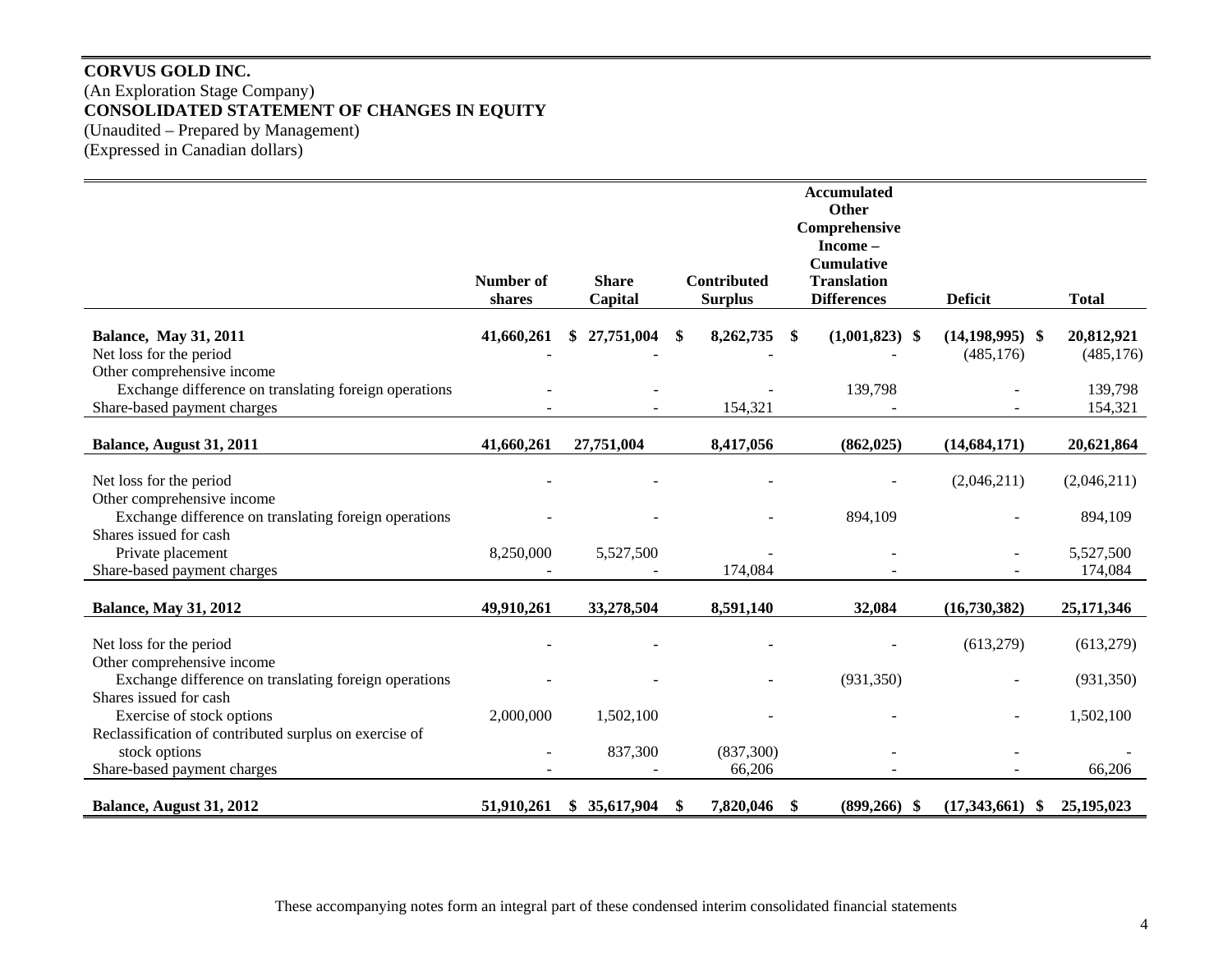## **1. NATURE AND CONTINUANCE OF OPERATIONS**

The Company was incorporated on April 13, 2010 under the BCBCA.

The Company is an exploration stage entity engaged in the business of acquiring, exploring and evaluating mineral properties, and either joint venturing or developing these properties further or disposing of them when the evaluation is completed. At August 31, 2012, the Company was in the exploration stage and had interests in properties in Alaska and Nevada, U.S.A and Quebec, Canada.

The business of mining and exploration involves a high degree of risk and there can be no assurance that current exploration programs will result in profitable mining operations. The Company has no source of revenue, and has significant cash requirements to meet its administrative overhead and maintain its mineral property interests. The recoverability of amounts shown for exploration and evaluation assets is dependent on several factors. These include the discovery of economically recoverable reserves, the ability of the Company to obtain the necessary financing to complete the development of these properties, and future profitable production or proceeds from disposition of exploration and evaluation assets. The carrying value of the Company's exploration and evaluation assets does not reflect current or future values.

These condensed interim consolidated financial statements have been prepared on a going concern basis, which presume the realization of assets and discharge of liabilities in the normal course of business for the foreseeable future. The Company's ability to continue as a going concern is dependent upon achieving profitable operations and/or obtaining additional financing. The Company has sustained losses from operations, and has an ongoing requirement for capital investment to explore its exploration and evaluation assets. Based on its current plans, budgeted expenditures, and cash requirements, the Company does not have sufficient cash to finance its current plans for at least 12 months from the date of approval of the August 31, 2012 condensed interim consolidated financial statements. The Company expects that it will need to raise substantial additional capital to accomplish its business plan over the next several years. The Company expects to seek additional financing through equity financing. There can be no assurance as to the availability or terms upon which such financing might be available.

These condensed interim consolidated financial statements do not include any adjustments to the amounts and classification of assets and liabilities that might be necessary should the Company be unable to continue in business.

## **2. SIGNIFICANT ACCOUNTING POLICIES**

#### **Basis of presentation**

#### Statement of compliance

These condensed interim consolidated financial statements have been prepared in accordance with International Financial Reporting Standards ("IFRS") as issued by the International Accounting Standards Board ("IASB") applicable to the preparation of interim financial statements, including International Accounting Standard ("IAS") 34, *"Interim Financial Reporting"*. The condensed interim consolidated financial statements should be read in conjunction with the annual financial statements for the year ended May 31, 2012, which have been prepared in accordance with IFRS as issued by the IASB.

The condensed interim consolidated financial statements have been prepared on a historical cost basis except for financial instruments classified as available-for-sale or fair value through profit and loss, which are stated at their fair value. In addition, these consolidated financial statements have been prepared using the accrual basis of accounting.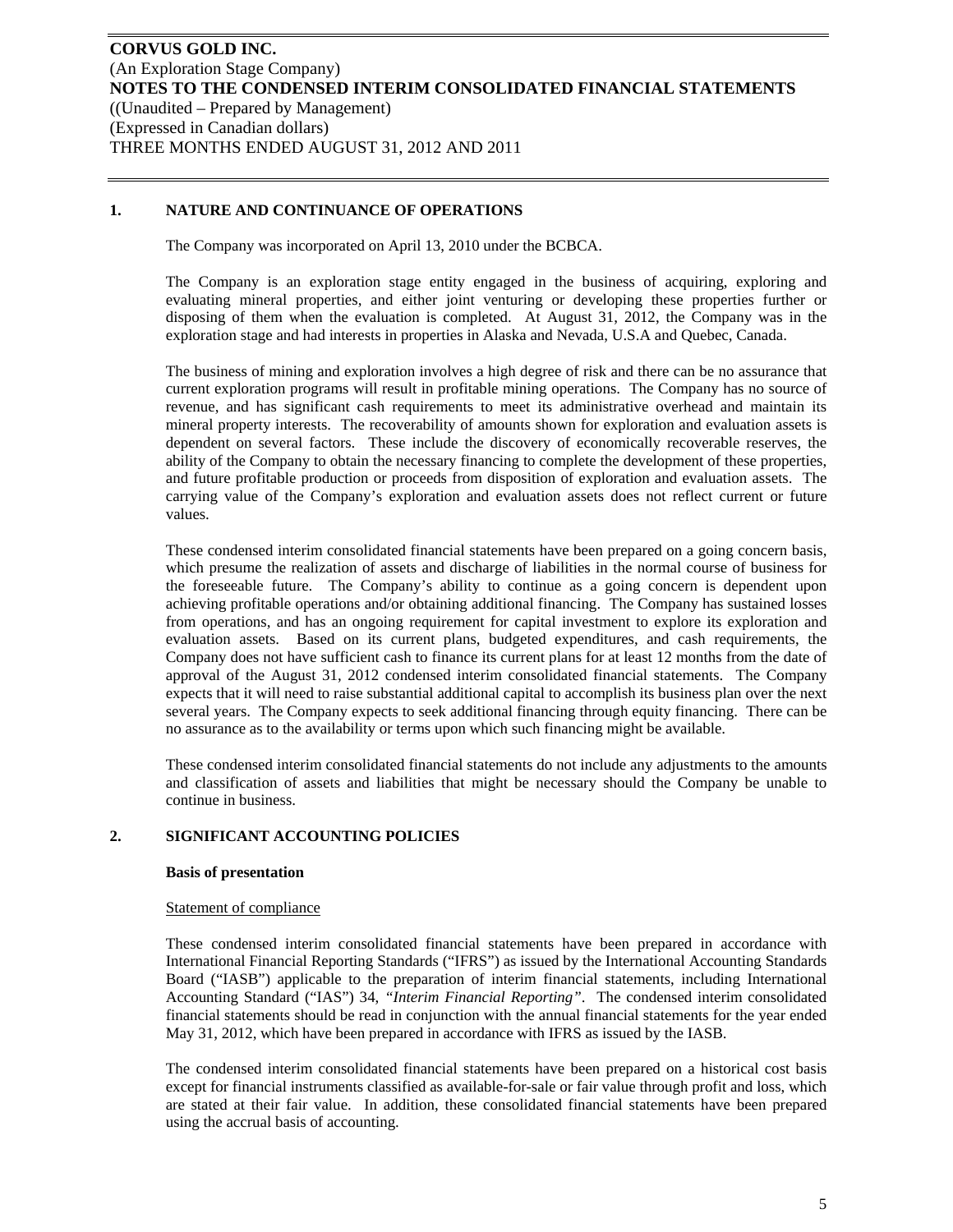## **2. SIGNIFICANT ACCOUNTING POLICIES (cont'd)**

#### **Approval of consolidated financial statements**

The condensed interim consolidated financial statement of Corvus for the three months ended August 31, 2012 were reviewed by the Audit Committee and approved and authorized for issue by the Board of Directors on October 11, 2012.

#### **New accounting policies not yet adopted**

The following standards and interpretations have been issued but are not yet effective and have not been early adopted by the Company and the Company has yet to assess the full impact:

#### IFRS 9 Financial Instruments

IFRS 9 Financial Instruments is part of the IASB's wider project to replace IAS 39 Financial Instruments: Recognition and Measurement. IFRS 9 retains but simplifies the mixed measurement model and establishes two primary measurement categories for financial assets: amortized cost and fair value. The basis of classification depends on the entity's business model and the contractual cash flow characteristics of the financial asset. The standard will be effective for the Company for the year ended May 31, 2016.

#### IFRS 10 Consolidated Financial Statements

IFRS 10 builds on existing principles by identifying the concept of control as the determining factor in whether an entity should be included within the consolidated financial statements of the parent company. The standard provides additional guidance to assist in the determination of control where this is difficult to assess. The standard will be effective for the Company for the year ended May 31, 2014.

#### IFRS 11 Joint Arrangements

IFRS 11 describes the accounting for arrangements in which there is joint control; proportionate consolidation is not permitted for joint ventures (as newly defined). IFRS 11 replaces IAS 31 Interests in Joint Ventures and SIC 13 Jointly Controlled Entities — Non-Monetary Contributions by Venturers. The standard will be effective for the Company for the year ended May 31, 2014.

#### IFRS 12 Disclosures of Interests in Other Entities

IFRS 12 includes the disclosure requirements for all forms of interests in other entities, including joint arrangements, associates, special purpose vehicles and other off balance sheet vehicles. The standard will be effective for the Company for the year ended May 31, 2014.

#### IFRS 13 Fair Value Measurement

IFRS 13 aims to improve consistency and reduce complexity by providing a precise definition of fair value and a single source of fair value measurement and disclosure requirements for use across all IFRS. The requirements do not extend the use of fair value accounting but provide guidance on how it should be applied where its use is already required or permitted by other standards within IFRS. The standard will be effective for the Company for the year ended May 31, 2014.

## IAS 27 Separate Financial Statements

IAS 27 addresses accounting for subsidiaries, jointly controlled entities and associates in nonconsolidated financial statements. The standard will be effective for the Company for the year ended May 31, 2014.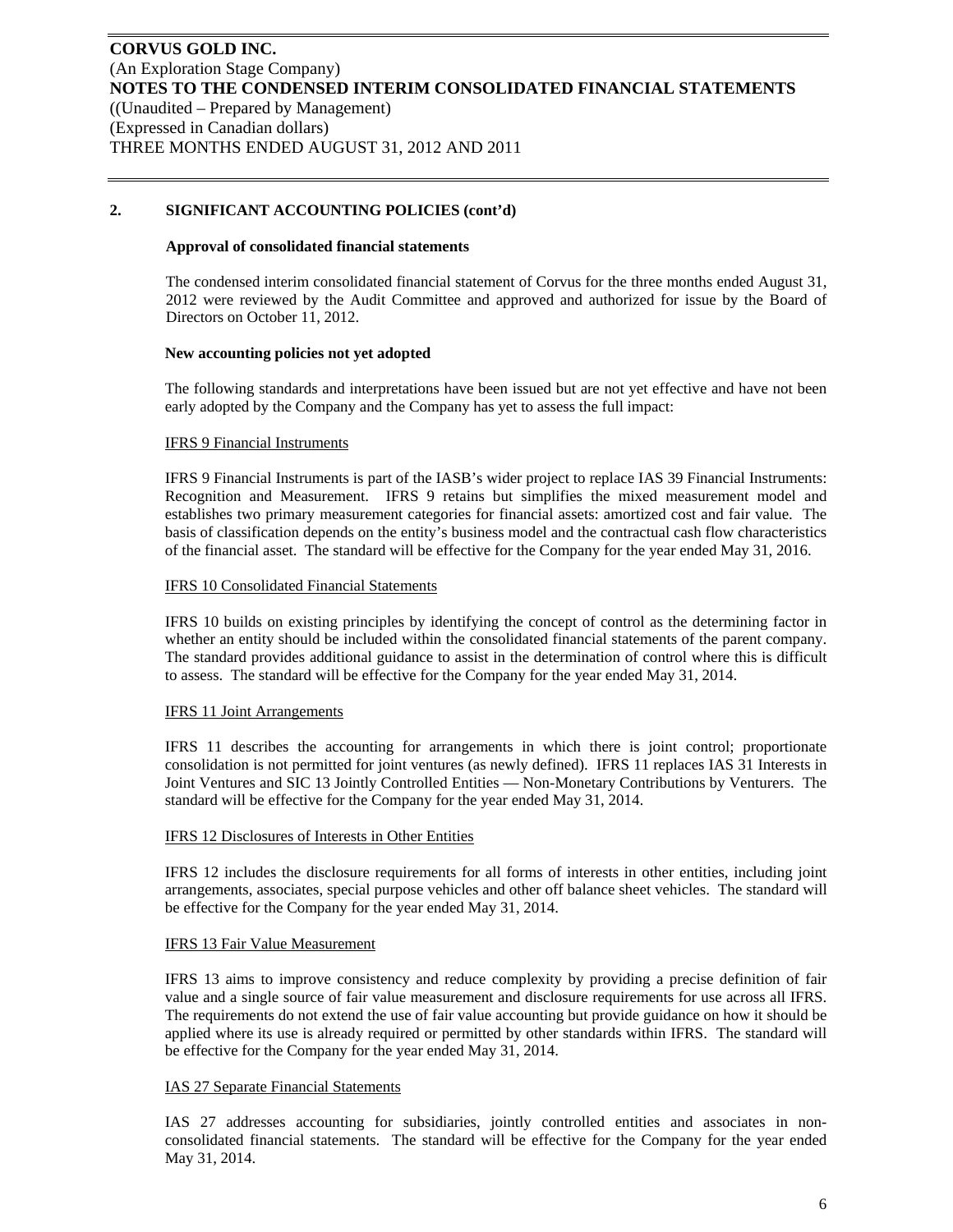## **2. SIGNIFICANT ACCOUNTING POLICIES (cont'd)**

#### **New accounting policies not yet adopted (cont'd)**

#### IAS 28 Investments in Associates and Joint Ventures

IAS 28 has been amended to include joint ventures in its scope and to address the changes in IFRS 10 – 13. The standard will be effective for the Company for the year ended May 31, 2014.

#### IAS 1 Presentation of Financial Statements

IAS 1 amendment requires components of other comprehensive income (OCI) to be separately presented between those that may be reclassified to income and those that will not. The amendments are effective for annual periods beginning on or after July 1, 2012. The standard will be effective for the Company for the year ended May 31, 2014.

#### IAS 32 Financial Instruments: Presentation

IAS 32 amendment provides clarification on the application of offsetting rules. The amendments are effective for annual periods beginning on or after July 1, 2012. The standard will be effective for the Company for the year ended May 31, 2014.

#### IFRIC 20 Stripping Costs in the Production Phase of a Surface Mine

IFRIC 20 clarifies when production stripping should lead to the recognition of an asset and how that asset should be measured, both initially and in subsequent periods. The standard will be effective for the Company for the year ended May 31, 2014.

## **3. RISK MANAGEMENT AND FINANCIAL INSTRUMENTS**

#### *Fair Value of Financial Instruments*

The carrying values of cash and cash equivalents, accounts receivable and accounts payable and accrued liabilities approximate their fair values due to the short-term maturity of these financial instruments. The fair values of amounts due to related parties included in accounts payable and accrued liabilities have not been disclosed as their fair values cannot be reliably measured since the parties are not at arm's length.

#### *Fair Value Hierarchy*

Financial instruments recorded at fair value on the Consolidated Statements of Financial Position are classified using a fair value hierarchy that reflects the significance of the inputs used in making the measurements. The fair value hierarchy has the following levels:

- Level 1 valuation based on quoted prices (unadjusted) in active markets for identical assets or liabilities;
- Level 2 valuation techniques based on inputs other than quoted prices included in level 1 that are observable for the asset or liability, either directly (i.e. as prices) or indirectly (i.e. derived from prices); and
- Level 3 valuation techniques using inputs for the asset or liability that are not based on observable market data (unobservable inputs).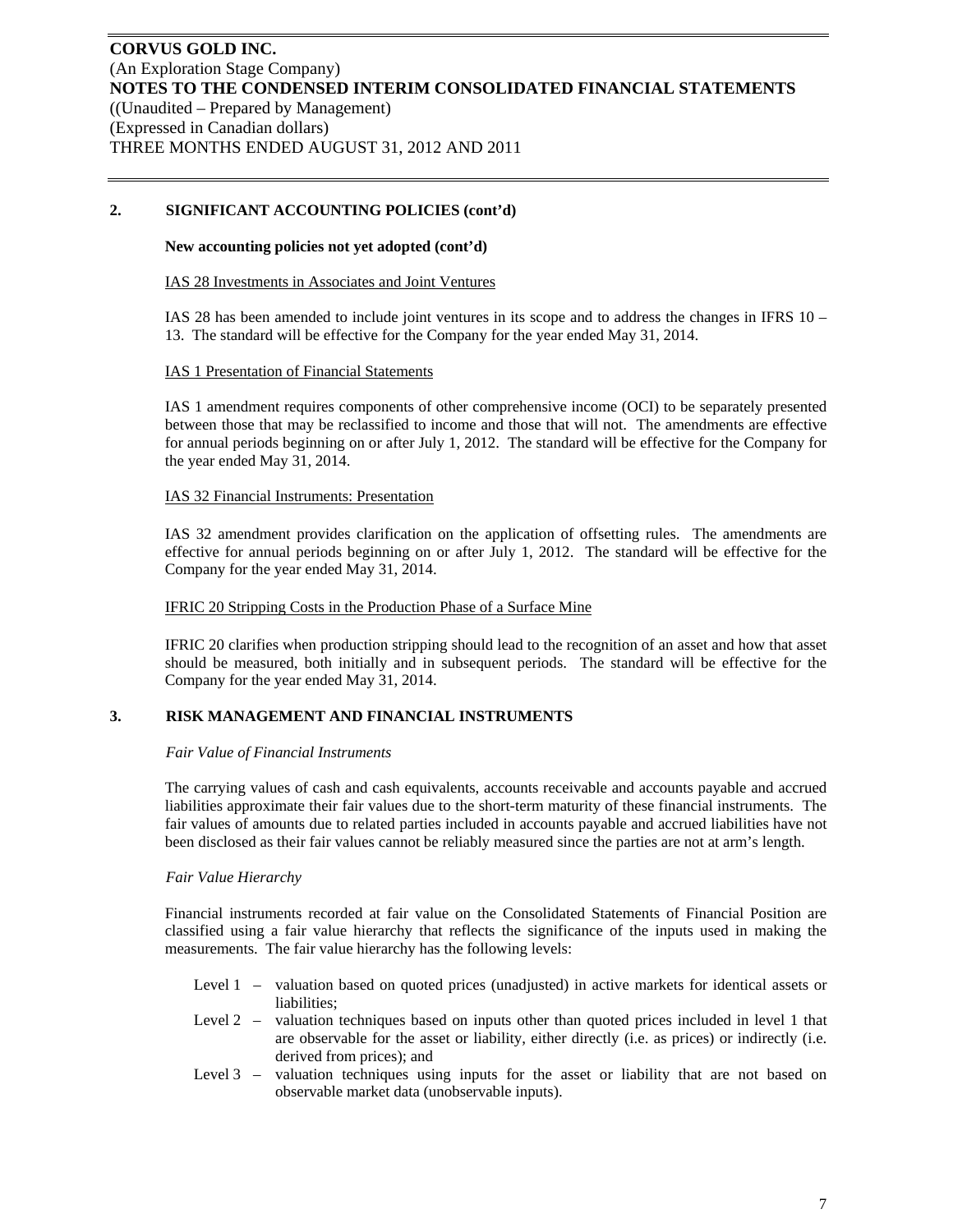## **3. RISK MANAGEMENT AND FINANCIAL INSTRUMENTS (cont'd)**

The fair value hierarchy requires the use of observable market inputs whenever such inputs exist. A financial instrument is classified to the lowest level of the hierarchy for which a significant input has been considered in measuring fair value. The following table presents the financial instruments recorded at fair value in the Consolidated Statements of Financial Position, classified using the fair value hierarchy described above:

| <b>August 31, 2012</b>    | <b>Level 1</b> |  | <b>Level 2</b> | Level 3        |   |
|---------------------------|----------------|--|----------------|----------------|---|
| Cash and cash equivalents | 5,646,217      |  | -              |                | - |
| May 31, 2012              | <b>Level 1</b> |  | <b>Level 2</b> | <b>Level 3</b> |   |
| Cash and cash equivalents | 6,800,377      |  | -              |                | - |

The Company's risk exposure and the impact on the Company's financial instruments are summarized below:

#### **a) Credit risk**

Concentration of credit risk exists with respect to the Company's cash as all amounts are held at a major Canadian financial institution. The Company's concentration of credit risk and maximum exposure thereto in Canada is as follows:

|                           | August 31, 2012 May 31, 2012 |           |              |           |
|---------------------------|------------------------------|-----------|--------------|-----------|
| Cash and cash equivalents |                              | 5,646,217 | $\mathbb{S}$ | 6.800.377 |
|                           |                              |           |              |           |

At August 31, 2012, the Company held a total of \$4,000,000 (May 31, 2012 - \$5,000,000) cash equivalents which consist of Guaranteed Investment Certificates ("GICs"):

|                              |   | <b>Ouantity</b> | <b>Maturity Date</b> | <b>Annual Yield</b> |
|------------------------------|---|-----------------|----------------------|---------------------|
| <b>BMO</b> Variable Rate GIC | S | 4,000,000       | May 22, 2013         | 1.25%               |
|                              |   | 4,000,000       |                      |                     |

The Company's cash and cash equivalents at August 31, 2012 consists of \$5,587,953 in Canada and \$58,264 in the United States. Concentration of credit risk exists with respect to the Company's Canadian cash and cash equivalents as all amounts are held at two major Canadian financial institutions. Credit risk with regard to cash held in the United States is mitigated as the amount held in the United States is only sufficient to cover short-term requirements. With respect to receivables at August 31, 2012, the Company is not exposed to significant credit risk as the majority are from governmental agencies and interest accruals.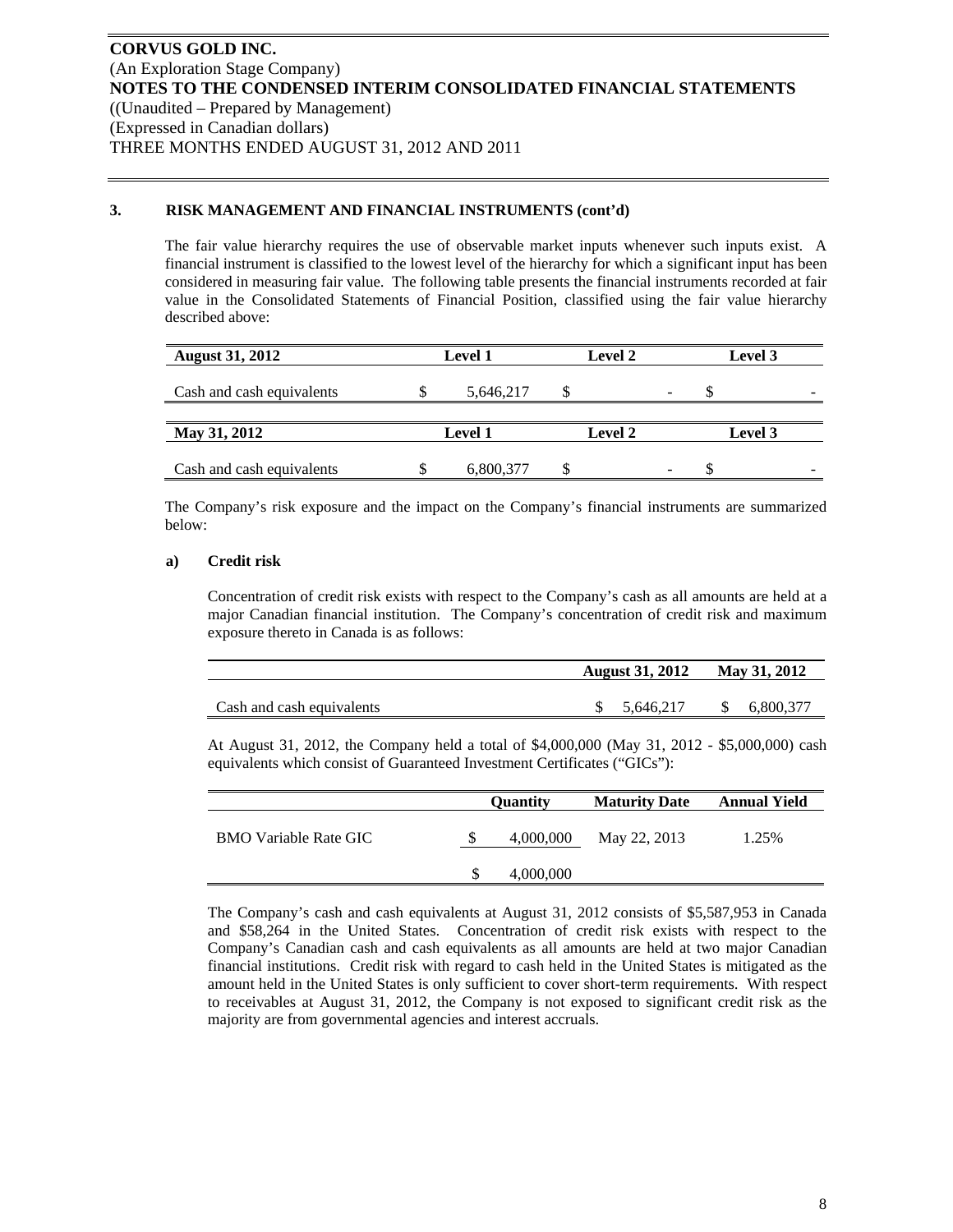## **3. RISK MANAGEMENT AND FINANCIAL INSTRUMENTS (cont'd)**

#### **b) Liquidity risk**

Liquidity risk is the risk that the Company will not be able to meet its financial obligations as they fall due. The Company's approach to managing liquidity risk is to provide reasonable assurance that it will have sufficient funds to meet liabilities when due. The Company manages its liquidity risk by forecasting cash flows from operations and anticipated investing and financing activities. At August 31, 2012, the Company had cash and cash equivalents balance of \$5,646,217, which will be sufficient to meet its obligations related to its accounts payable and accrued liabilities of \$979,526.

All non-derivative financial liabilities are made up of accounts payable and accrued liabilities and are due within three months of the period end as shown below. The Company does not have any derivative financial liabilities.

Liabilities as at August 31, 2012 were as follows:

|                                             | $0$ to $3$<br>months | 3 to 6<br>months |                              | 6 to 12<br>months |                          | <b>Total</b> |
|---------------------------------------------|----------------------|------------------|------------------------------|-------------------|--------------------------|--------------|
| Accounts payable and accrued<br>liabilities | 979,526              |                  | $\qquad \qquad \blacksquare$ |                   | $\overline{\phantom{a}}$ | 979.526      |

Liabilities as at May 31, 2012 were as follows:

|                                             | $0$ to $3$<br>months | 3 to 6<br>months |                          | 6 to 12<br>months |        | <b>Total</b> |
|---------------------------------------------|----------------------|------------------|--------------------------|-------------------|--------|--------------|
| Accounts payable and accrued<br>liabilities | 516,817              |                  | $\overline{\phantom{a}}$ |                   | $\sim$ | 516,817      |

#### **c) Market risk**

Market risk is the risk that the fair value or future cash flows of a financial instrument will fluctuate because of changes in market prices. Market risk comprises three types of risk: interest rate risk, foreign currency risk and other price risk.

(i) Interest rate risk

The Company is not subject to material interest rate risk.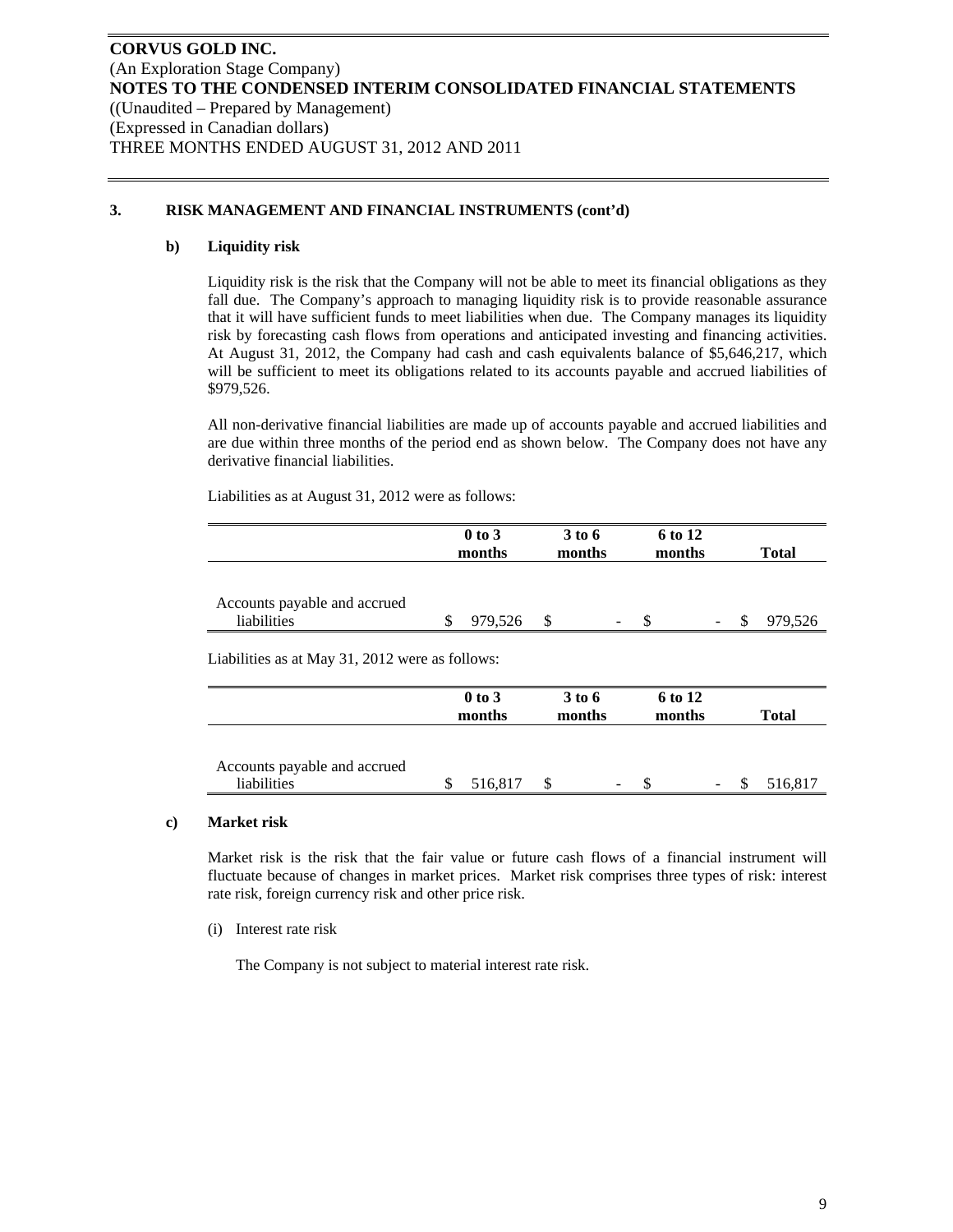## **3. RISK MANAGEMENT AND FINANCIAL INSTRUMENTS (cont'd)**

#### **(c) Market risk (cont'd)**

(ii) Foreign currency risk

The Company is exposed to foreign currency risk to the extent that certain monetary financial instruments and other assets are denominated in United States dollars. The Company has not entered into any foreign currency contracts to mitigate this risk, as it believes this risk is minimized by the minimal amount of cash held in United States funds, nor entered into any hedging arrangements with respect to mineral exploration and evaluation expenditure commitments denominated in United States dollars. The Company's sensitivity analysis suggests that a consistent 3% change in the absolute rate of exchange for the United States dollars, the foreign currency for which the Company has net monetary assets employed, would affect net assets by approximately \$25,000, foreign exchange gain (loss) by approximately \$3,000 and accumulated other comprehensive income by \$22,000. As at August 31, 2012, the Company had the following financial instruments in USD:

|                                          | <b>CAD</b> equivalent | USD |         |  |  |
|------------------------------------------|-----------------------|-----|---------|--|--|
|                                          |                       |     |         |  |  |
| Cash                                     | 281.374               |     | 285,456 |  |  |
| Accounts receivable                      | 168,448               |     | 170,892 |  |  |
| Accounts payable and accrued liabilities | 754.195               |     | 765,136 |  |  |

As at August 31, 2012, USD amounts were converted at a rate of USD 1.00 to CAD 0.9857.

(iii) Other price risk

Other price risk is the risk that the fair value or future cash flows of a financial instrument will fluctuate because of changes in market prices, other than those arising from interest rate risk or foreign exchange risk or commodity price risk. The Company has no financial instruments exposed to such risk.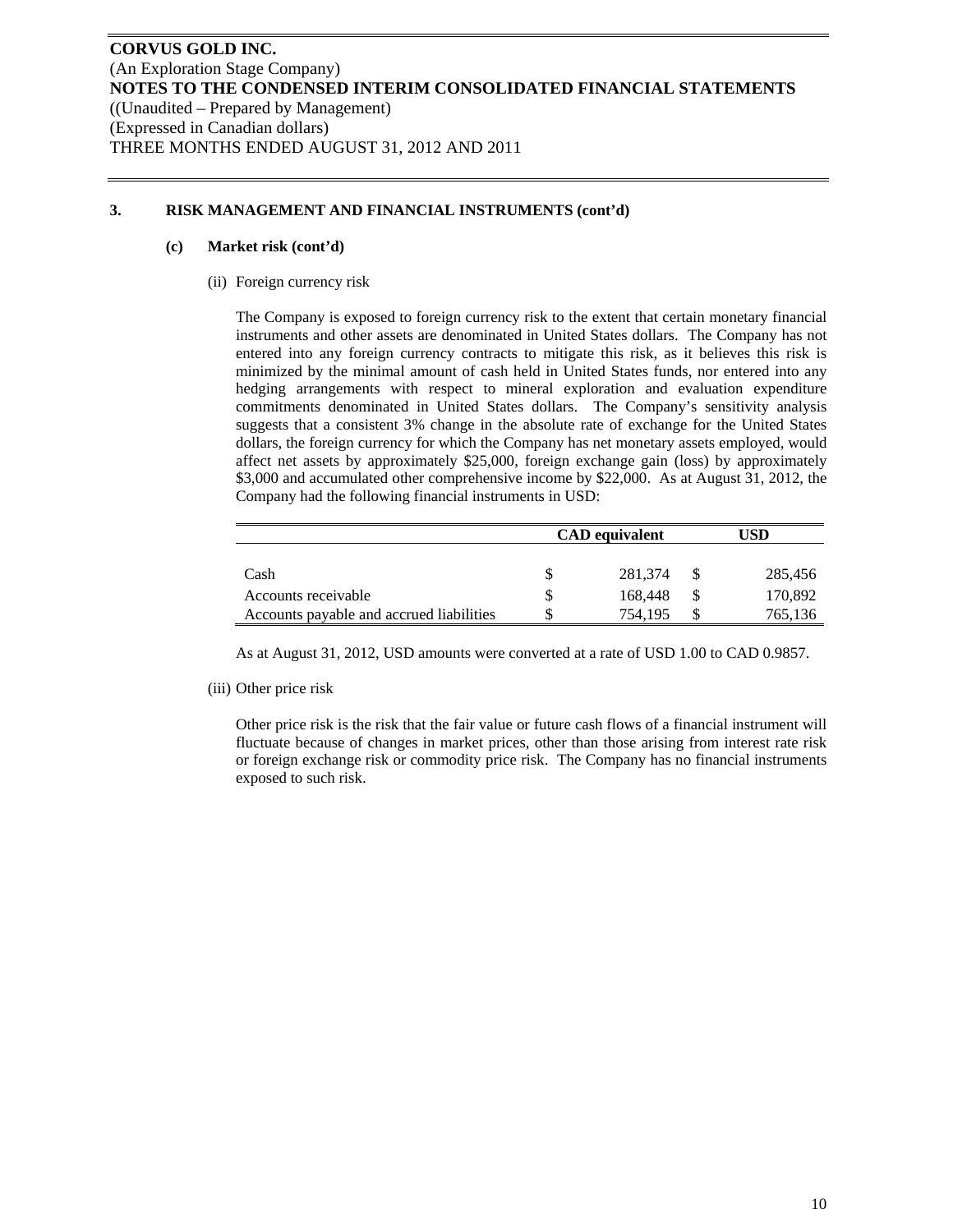## **4. PROPERTY AND EQUIPMENT**

|                                   | Computer<br>Equipment |        | <b>Vehicles</b> | <b>Total</b> |         |
|-----------------------------------|-----------------------|--------|-----------------|--------------|---------|
|                                   |                       |        |                 |              |         |
| Cost                              |                       |        |                 |              |         |
| <b>Balance, May 31, 2012</b>      | \$                    | 23,820 | \$<br>38,001    | \$           | 61,821  |
| <b>Additions</b>                  |                       |        |                 |              |         |
| Currency translation adjustments  |                       | (986)  | (1,736)         |              | (2,722) |
|                                   |                       |        |                 |              |         |
| Balance, August 31, 2012          | \$                    | 22,834 | \$<br>36,265    | \$           | 59,099  |
|                                   |                       |        |                 |              |         |
| <b>Depreciation</b>               |                       |        |                 |              |         |
| Balance at May 31, 2012           | \$                    | 8,056  | \$<br>15,390    | \$           | 23,446  |
| Depreciation of the period        |                       | 1,160  | 1,660           |              | 2,820   |
| Currency translation adjustments  |                       | (378)  | (744)           |              | (1,122) |
|                                   |                       |        |                 |              |         |
| <b>Balance at August 31, 2012</b> | \$                    | 8,838  | \$<br>16,306    | \$           | 25,144  |
|                                   |                       |        |                 |              |         |
| <b>Carrying amounts</b>           |                       |        |                 |              |         |
|                                   | \$                    |        |                 |              |         |
| At May 31, 2012                   |                       | 15,764 | \$<br>22,611    | \$           | 38,375  |
| At August 31, 2012                | \$                    | 13,996 | \$<br>19,959    | \$           | 33,955  |

## **5. RECLAMATION BOND**

As at August 31, 2012 the Company has not commenced development of any exploration and evaluation assets and accordingly a reasonable estimate of the timing of the cash flows cannot be made. The Company has posted non-interest bearing bonds totalling \$173,636 (USD 176,155) with the Nevada Division of Minerals in the State of Nevada as security for these obligations. Fair value cannot be reasonably determined and accordingly the bonds have been recorded at historical cost, adjusted for current exchange rates.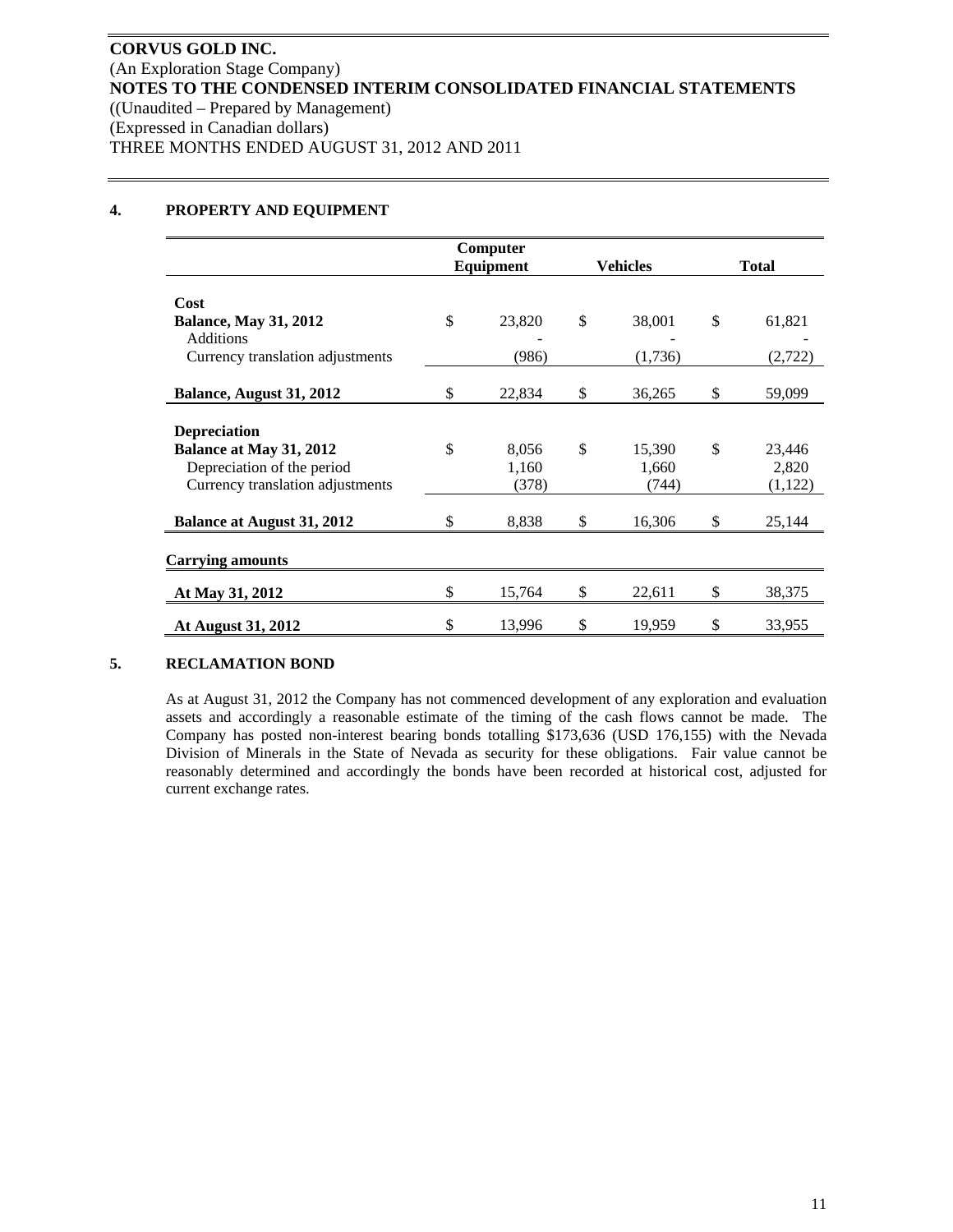# **CORVUS GOLD INC.** (An Exploration Stage Company) **NOTES TO THE CONDENSED INTERIM CONSOLIDATED FINANCIAL STATEMENTS**  ((Unaudited – Prepared by Management) (Expressed in Canadian dollars) THREE MONTHS ENDED AUGUST 31, 2012 AND 2011

#### **6.EXPLORATION AND EVALUATION ASSETS**

Accumulated costs in respect of mineral tenures and mineral rights owned, leased or under option, consist of the following:

|                                                             | West Pogo     |               | Chisna      |              | North Bullfrog |               | <b>LMS</b>  |    | Terra       | Gerfaut      | <b>Total</b>     |
|-------------------------------------------------------------|---------------|---------------|-------------|--------------|----------------|---------------|-------------|----|-------------|--------------|------------------|
|                                                             | (note 6(b))   |               | (note 6(a)) |              | (notes 6(e))   |               | (note 6(c)) |    | (note 6(d)) | (note 6(f))  |                  |
| <b>Balance, May 31, 2012</b>                                | \$<br>603,848 | <sup>\$</sup> | 1,900,581   | $\mathbb{S}$ | 9,775,562      | <sup>\$</sup> | 2,600,181   | S. | 3,802,518   | 19,122<br>\$ | 18,701,812<br>\$ |
| Acquisition costs:<br>Cash payments<br>Common shares issued |               |               |             |              |                |               |             |    |             |              |                  |
|                                                             |               |               |             |              |                |               |             |    |             |              |                  |
| Deferred exploration costs:                                 |               |               |             |              |                |               |             |    |             |              |                  |
| Advance to contractors<br>Administration                    |               |               |             |              | 148,718        |               |             |    |             | 60,900       | 209,618          |
| Aircraft services                                           |               |               | 4,521       |              |                |               |             |    | 9,801       | $\sim$       | 14,322           |
| Assay                                                       |               |               |             |              | 220,789        |               |             |    |             | 701          | 221,490          |
| Drilling                                                    |               |               |             |              | 573,551        |               | 2,041       |    |             |              | 575,592          |
| Equipment rental                                            |               |               | 25          |              | 63,347         |               |             |    |             |              | 63,372           |
| Field costs                                                 | 30            |               | 1,108       |              | 63,773         |               | 139         |    | 1,127       | 2,257        | 68,434           |
| Geological/Geophysical                                      |               |               | 2,320       |              | 156,354        |               |             |    | 7,471       | 37,577       | 203,722          |
| Land maintenance & tenure                                   | 5,528         |               |             |              | 120,835        |               | 6,617       |    | 121         |              | 133,101          |
| Permits                                                     |               |               |             |              | 30,364         |               |             |    |             |              | 30,364           |
| Professional fees                                           |               |               |             |              |                |               |             |    | 3,744       |              | 3,744            |
| <b>Studies</b>                                              |               |               |             |              | 696,747        |               |             |    |             |              | 696,747          |
| Transportation                                              |               |               |             |              |                |               | 408         |    |             |              | 408              |
| Travel                                                      |               |               |             |              | 29,197         |               |             |    |             | 11,289       | 40,486           |
|                                                             | 5,558         |               | 7,974       |              | 2,103,675      |               | 9,205       |    | 22,264      | 112,724      | 2,261,400        |
| Total expenditures for the period<br><b>Cost Recovery</b>   | 5,558         |               | 7,974       |              | 2,103,675      |               | 9,205       |    | 22,264      | 112,724      | 2,261,400        |
| Currency translation adjustments                            | (27, 819)     |               | (86,914)    |              | (517, 874)     |               | (119, 176)  |    | (174, 170)  |              | (925, 953)       |
| Balance, August 31, 2012                                    | \$<br>581,587 | \$            | 1,821,641   | \$           | 11,361,363     | \$            | 2,490,210   | \$ | 3,650,612   | \$131,846    | \$20,037,259     |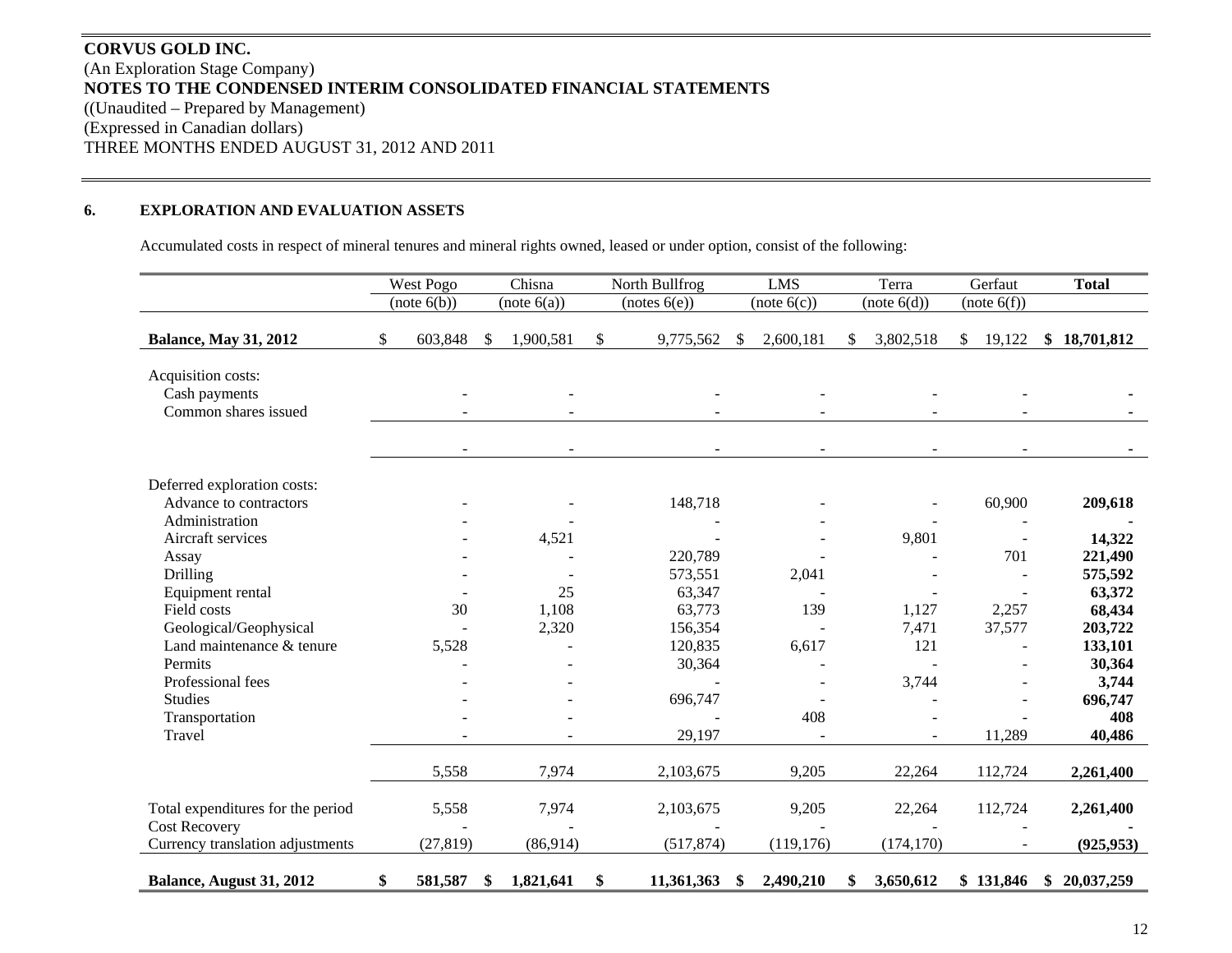On August 25, 2010, International Tower Hill Mines Ltd. ("ITH") completed a Plan of Arrangement (the "Arrangement") whereby its existing Alaska mineral properties (other than the Livengood project) and related assets and the North Bullfrog mineral property and related assets in Nevada were indirectly spun out into Corvus. As a consequence of the completion of the Arrangement, Corvus now holds the Terra, Chisna, LMS, West Pogo and North Bullfrog properties ("Spin-out Properties").

Pursuant to the Arrangement, the obligations and interests in the Spin-out Properties under the various property and related agreements have been transferred from ITH to the Company.

## **a) Chisna Property, Alaska**

The Chisna property is located in the eastern Alaska Range, Alaska, and is comprised of unpatented mineral claims owned 100% by the Company and fee simple lands leased from Ahtna Incorporated.

On November 2, 2009, ITH and Talon Gold Alaska, Inc. (ITH's wholly-owned Alaskan subsidiary) ("Talon Gold") entered into an agreement (as amended) with Ocean Park Ventures Corp. ("OPV"). Pursuant to the agreement, an Alaskan subsidiary of OPV ("Subco") and Raven Gold formed a joint venture (the "OPV/Raven JV") for the purpose of exploring and developing the Chisna property.

The initial interests of Subco and Raven Gold in the OPV/Raven JV are 51% and 49% respectively. Raven Gold's initial contribution to the OPV/Raven JV will be its interest in the Chisna Project. Subco's contribution to the OPV/Raven JV will be funding for the OPV/Raven JV totalling USD 20,000,000 over five years; of which USD 5,000,000 must be provided during the first year. The first year amount is reduced to USD 2,000,000 if, at any time during such year, the London PM gold fix price and the LME closing copper price are each below USD 700/oz and USD 1.70/lb, respectively, for a period of ten consecutive trading days. If Subco fails to fund any portion of the initial USD 5,000,000 (or USD 2,000,000 as applicable) in the first year, Raven Gold will be entitled to terminate the OPV/Raven JV and OPV and Subco will be jointly indebted to Raven Gold for the difference between USD 5,000,000 (or USD 2,000,000 as applicable) and the amount actually funded. Subco has funded the required USD 5,000,000.

Raven Gold was the operator of the OPV/Raven JV during the first year. In year two, Subco is the operator and in years three and thereafter, Subco will be entitled to continue to be the operator of the OPV/Raven JV and to maintain operatorship until and unless it ceases to hold a majority interest in the OPV/Raven JV. Any work program proposed by the operator will be subject to approval by the five member OPV/Raven JV management committee. After Subco has completed its USD 20,000,000 initial contribution, the OPV/Raven JV participant with the greatest interest in the OPV/Raven JV will be entitled to nominate three members of the management committee.

If Subco funds the entire required USD 20,000,000 within five year period, it will have the option to acquire a further 19% interest in the OPV/Raven JV by producing a positive bankable feasibility study in respect of the Chisna Project within five years after electing to exercise such option, and by funding any additional exploration required to produce such a study. The feasibility study must support a mining operation at a minimum level of 300,000 ounces per year of gold equivalent production. If Subco does not fund the entire required USD 20,000,000 within five year period, then Subco will be deemed to have withdrawn from the OPV/Raven JV and will thereafter have no residual interest in the Chisna property.

In consideration for ITH providing the resources for Raven Gold to enter into the OPV/Raven JV, OPV is required to issue 200,000 common shares to ITH following satisfaction of the conditions precedent to the formation of the OPV/Raven JV (received on March 15, 2010) and an additional 200,000 shares each anniversary thereafter (ITH received 200,000 shares on March 15, 2011 and 200,000 shares on March 20, 2012), to a total of 1,000,000 shares, provided the OPV/Raven JV is in good standing.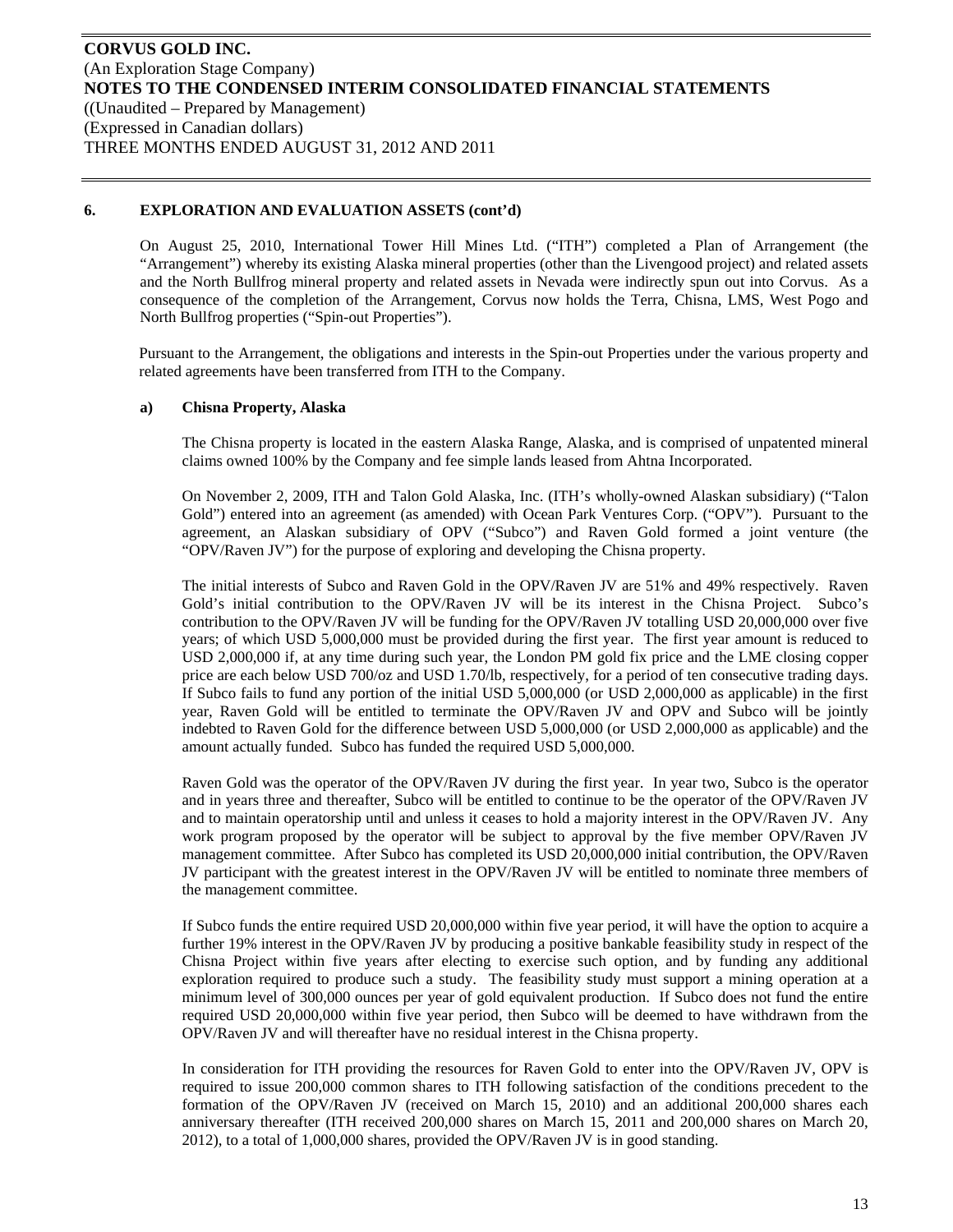## **a) Chisna Property, Alaska (cont'd)**

The formation of the OPV/Raven JV, and the rights of OPV/Subco under the OPV/Raven JV Agreement, were subject to a pre-emptive right in favour of AngloGold under the AngloGold Agreement, which was waived by AngloGold on November 17, 2009. Consequently, Subco and Raven Gold proceeded with the OPV/Raven JV, and will be bound by the existing Indemnity and Pre-emptive Rights Agreement among AngloGold, ITH and Talon Gold, as provided for in the AngloGold Agreement. The principal effect of that agreement on the OPV/Raven JV will be indemnity provisions relating to the Chisna Project, and AngloGold will have no further pre-emptive right in respect of the Chisna Project.

The formation of the OPV/Raven JV was accepted for filing by the TSXV on behalf of OPV on March 15, 2010 and ITH received the initial 200,000 common shares of OPV required under the November 2, 2009 OPV/Raven JV Agreement. As Operator, Raven Gold was entitled to earn an operator's fee. For the three months ended August 31, 2012, OPV became the Operator therefore Raven Gold earned a total of \$nil (2011 - \$nil) in operator fee income.

On March 24, 2010, Raven Gold entered into a Mineral Exploration Agreement with Option to Lease with Ahtna Incorporated ("Ahtna"), an Alaska Native Regional Corporation, concerning approximately 26,516 hectares of fee simple lands in the Athell Area of Alaska surrounding or adjacent to some of the blocks of mineral claims owned by Raven Gold (the "Ahtna Agreement"). Pursuant to the agreement, Ahtna has consented to the transfer of Raven Gold's rights to the OPV/Raven JV. Further consent will be required if Raven Gold ceases to be the operator under the OPV/Raven JV. The Ahtna lands are included in the Chisna Project and are subject to the OPV/Raven JV. All costs of the Ahtna Agreement are for the account of OPV while it is making its initial contribution, and will be for the account of the OPV/Raven JV once OPV has completed its initial contribution.

The key terms of the Ahtna Agreement include the following:

- exclusive right to explore, and the option to enter into a mining lease to develop and mine, the subject lands for a six-year period
- annual option payments of USD 1.00 USD 1.25 per acre
- minimum exploration expenditures of USD 4.00 USD 8.00 per acre, provided that if the agreement is not terminated at the end of any option year, the exploration expenditures for the next year become a firm commitment
- at the end of the third year, Raven Gold will release at least 50% of the original lands subject to the agreement
- preferential contracting, hiring and training practice for Ahtna shareholders or designees
- scholarship contributions to the Ahtna Heritage Foundation (USD 10,000/year, subject to increase for inflation)
- all surface work subject to Ahtna archaeological and cultural clearance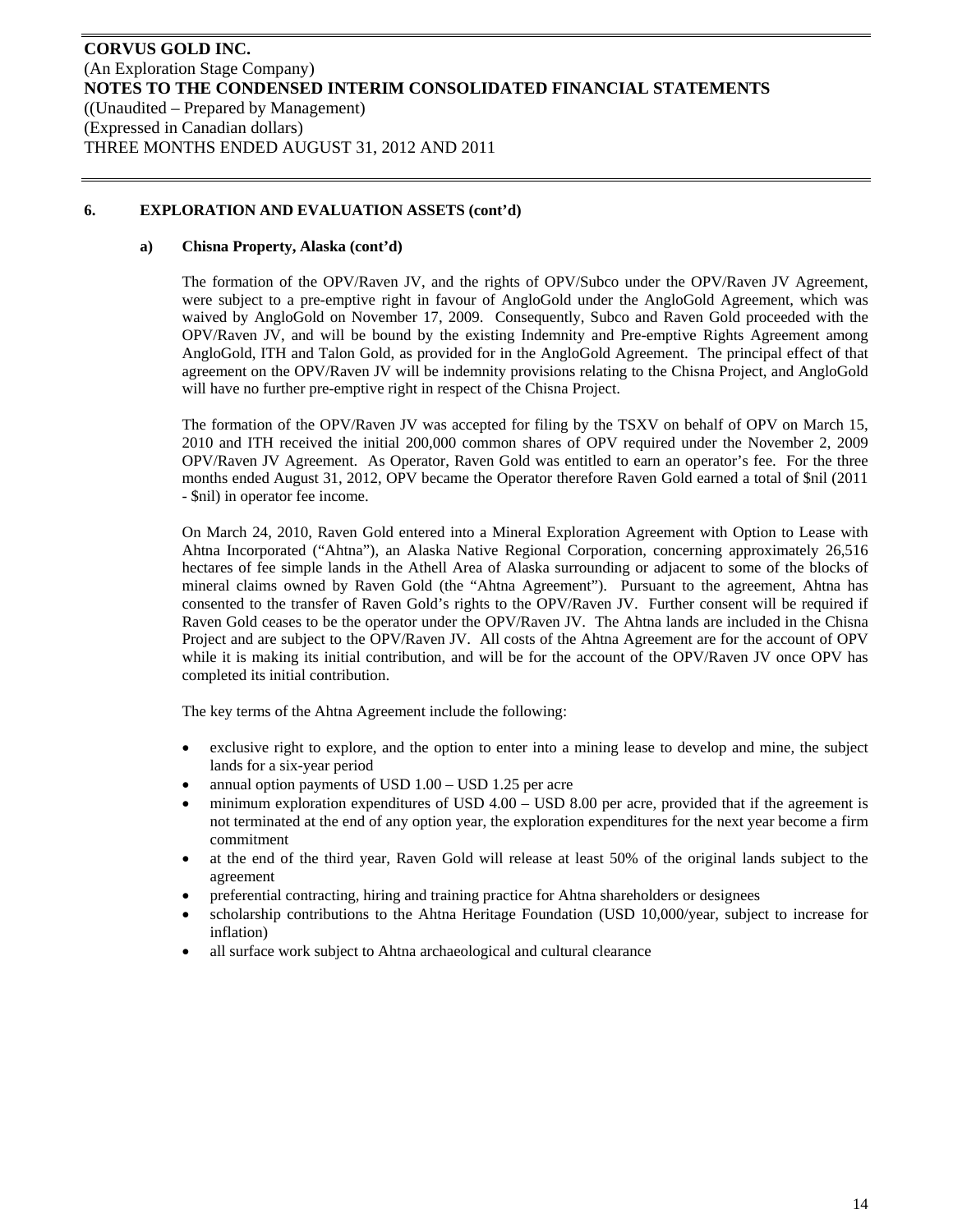## **a) Chisna Property, Alaska (cont'd)**

Upon Raven Gold having expended an aggregate of USD 1,000,000 (including 2,500 feet of core drilling) and having completed a feasibility study over some or all of the land subject to the exploration agreement within the six year term of the Ahtna Agreement, Raven Gold has the option to enter into a mining lease. The key terms of the mining lease include:

- exclusive mining rights for an initial term of ten years and so long thereafter as commercial production continues
- minimum exploration expenditures of USD 4.00 USD 9.00 per acre subject to the lease until commercial production is achieved, escalating over time
- advance minimum royalty payments of USD 6.00 USD 12.00 per acre escalating over time (50% deductible from production royalties)
- NSR production royalties for gold and silver scaled from 2.5% (gold price USD 550 per ounce or less) to 14% (gold price USD 1,900 per ounce or higher). 2.5% on base metals and 3% on all minerals other than gold, silver or base metals
- in the event Raven Gold acquires rights to minerals within the area subject to the lease, the acquired minerals lands are subject to a production royalty in favour of Ahtna of 2% of the gross value of any gold and silver and a NSR of 1% on base metals
- Ahtna is also entitled to receive an amount by which 20% of the net profits realized by Raven Gold from its mining operations on Ahtna minerals (10% in the case of non-Ahtna minerals) in any year exceed the aggregate royalties paid by Raven Gold to Ahtna in that year
- Ahtna has the right to acquire a working interest in the lands subject to the lease, which is to be greater than or equal to 10% but not more than 15%, upon Raven Gold having made a production decision, and in consideration, Ahtna will be required to fund ongoing operations after such exercise in an amount equal to 200% of Athna's percentage share of the pre-production expenditures incurred by Raven Gold (not including advance minimum royalty payments to Ahtna). Should Athna exercise such option, it would become a participant in the OPV/Raven JV.

## **b) West Pogo Property, Alaska**

The West Pogo property is located approximately 50 kilometres north of Delta Junction, Alaska, and consists of unpatented mineral claims owned 100% by the Company.

On March 24, 2010, ITH entered into a binding letter of intent with First Star Resources Inc. ("First Star") in connection with the West Pogo Property (the "WP LOI"). Under the terms of the WP LOI, a US subsidiary of First Star ("First Star US") has the ability to earn an initial 55% interest, and a second option to earn a further 45%, for a total of 100% interest. On December 2, 2011, full ownership of the West Pogo Property was returned to the Company by agreement with First Star as a consequence of First Star US not completing the required expenditures.

On March 5, 2012, Raven Gold granted to Alix Resources Corp. ("Alix") the right to earn an interest in the West Pogo Property. In order to earn a 60% interest in the project, Alix is required to incur USD 5,000,000 in work expenditures on the project (with year one being USD 250,000) and pay annual payments of USD 25,000 (paid USD 25,000 on March 19, 2012) to Raven Gold, all over 5 years. Raven Gold will retain a 2 – 3% NSR royalty on the project, with Alix having the right to purchase 1% of the royalty for USD 1,000,000. Alix has the right to purchase Raven Gold's interest in the project by converting each 10% of interest into an additional 1% NSR.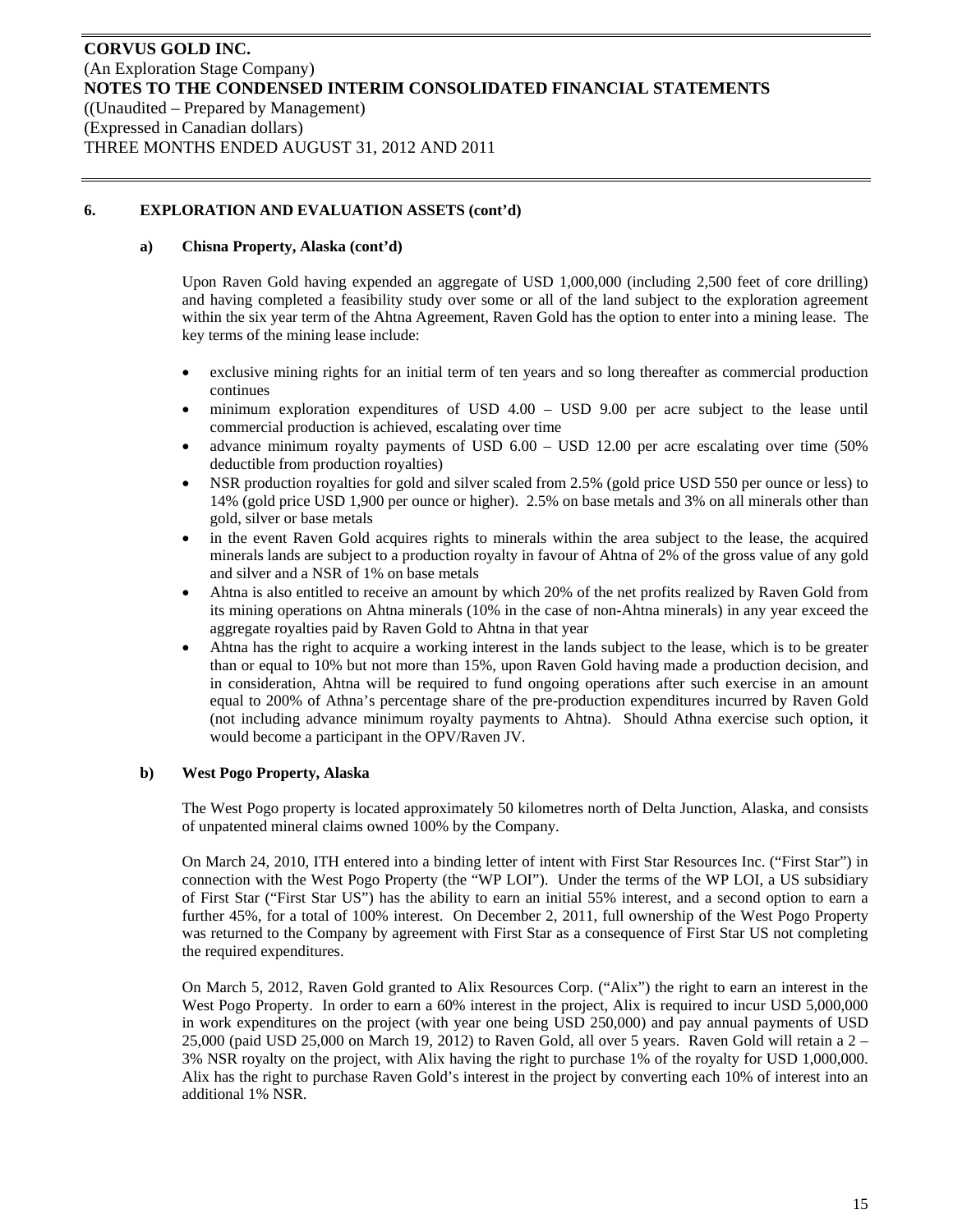#### **c) LMS Property, Alaska**

The LMS property consists of unpatented mineral claims owned 100% by the Company.

On March 24, 2010, ITH entered into a binding letter of intent (the "LMS LOI") with First Star, in connection with the LMS Property. Under the terms of the LMS LOI, First Star US has the ability to earn an initial 55% interest, and a second option to earn a further 45%, for a total 100% interest. On December 2, 2011, full ownership of the LMS Property was returned to the Company by agreement with First Star as a consequence of First Star US not completing the required expenditures.

#### **d) Terra Property, Alaska**

The Terra Property consists of State of Alaska unpatented lode mining claims held by the Company and State of Alaska unpatented lode mining claims leased from an individual. The lease requires a payment on execution of USD 25,000 (paid), and advance minimum royalties of USD 25,000 on or before March 22, 2006 (paid), USD 50,000 on or before March 22, 2007 (paid), USD 75,000 on or before March 22, 2008 (paid), USD 100,000 on or before March 22, 2009 (paid) and each subsequent March 22 until March 22, 2015 (paid USD 100,000 on each of February 2, 2010, March 21, 2011 and March 22, 2012), and thereafter USD 125,000 until the expiry of the lease (all of which are recoverable from production royalties). The lessor is entitled to receive a NSR production royalty on gold equal to 3.0% if the gold price is USD 450 per ounce or lower and 4% if the gold price is USD 450 per ounce or higher, plus a NSR royalty of 4% on all other mineral products other than gold. 1% of the royalty may be purchased for USD 1,000,000 and a further 1% for USD 3,000,000.

On February 26, 2010, ITH signed a letter of intent ("LOI") to enter into a joint venture with American Mining Corporation ("AMC"), a private Nevada corporation, on the Terra Property. Pursuant to the LOI, an Alaskan subsidiary of AMC and Raven Gold were to form a joint venture with the aim of developing the Terra Property to production. On May 17, 2010, AMC assigned the Terra Project LOI to Terra Mining Corporation ("TMC"), a company incorporated under the laws of British Columbia. On September 15, 2010, Raven Gold and Terra Gold Corporation (a US subsidiary of TMC) ("TGC") entered into the formal joint venture agreement (as amended) to give effect to the joint venture ("Terra JV"). On March 1, 2011, TMC was acquired by, and became a wholly owned subsidiary of, WestMountain Index Advisor, Inc. a public company based in Denver, Colorado ("WestMountain").

Effective September 15, 2010, TGC will have an initial 51% interest in the Terra Property, subject to TGC funding an aggregate of USD 6,000,000 in direct exploration and development expenditures on or before December 31, 2013 with initial USD 1,000,000 being required prior to December 31, 2011. As part of the funding, TGC will pay Raven Gold an aggregate of USD 200,000 as payment for the camp and equipment previously constructed by ITH and acquired by Raven Gold (USD 33,000 received February 16, 2012 and USD 67,000 received March 5, 2012).

TGC is required to pay to ITH, the former holder of the Terra Property, an aggregate of USD 300,000 (USD 150,000 received by ITH) in stages to December 31, 2012. TGC/TMC are required to deliver to ITH an aggregate of 750,000 common shares of TMC (now 750,000 WestMountain common shares) prior to December 31, 2012, with the initial 250,000 common shares due on or before September 15, 2011 (received by ITH) and an additional 250,000 on or before December 31, 2011 (received by ITH).

TGC has granted Raven Gold a sliding scale NSR royalty between 0.5% and 5% on all precious metal production for the Terra Property and a 1% NSR royalty on all base metal production.

If TGC fails to fund any portion of the initial first year commitment and eventual three year commitment, or if the required payments and shares are not delivered to ITH, Raven Gold will be entitled to terminate the agreement and retain 100% of the property.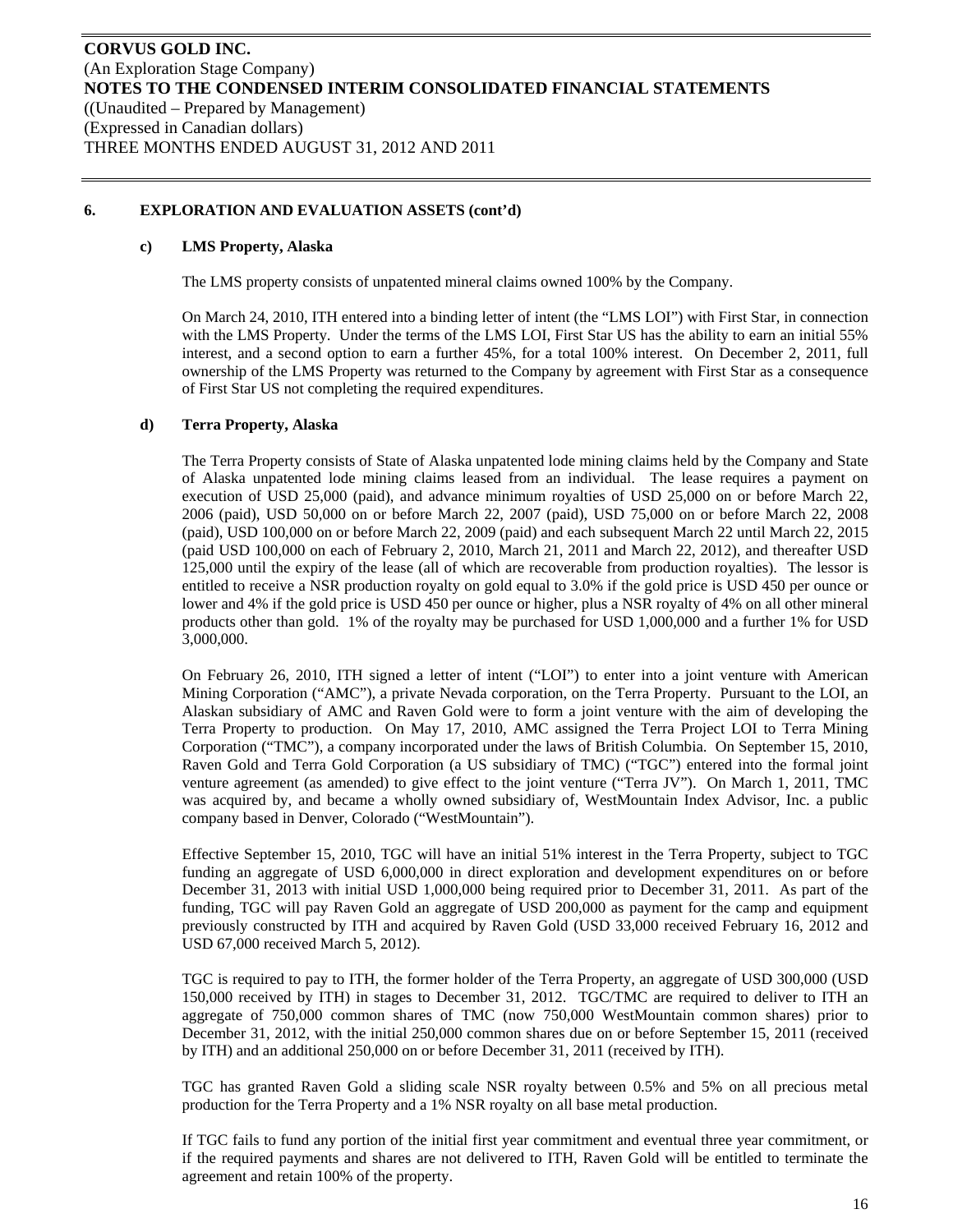#### **d) Terra Property, Alaska (cont'd)**

After it has completed its initial USD 6,000,000 contribution, TGC will have the option to increase its interest in the project by 29% (to a total of 80%) by funding an additional USD 3,050,000 of development work. To exercise such option, TGC/TMC will be required to pay ITH an additional USD 150,000 and deliver an additional 250,000 common shares of TMC.

Following TGC having completed its initial contribution (if it does not elect to acquire an additional 29% interest) or having earned an 80% interest (if it does), each party will be required to contribute its pro rata share of further expenditures. Should the interest of Raven Gold be diluted below 10% as a consequence of it not funding its proportionate share of the joint venture expenditures, the residual interest of Raven Gold interest will be converted to an additional property wide 1% NSR royalty on all metals produced.

#### **e) North Bullfrog Project, Nevada**

The Company's North Bullfrog project consists of certain leased patented lode mining claims and an additional 161 federal unpatented mining claims owned 100% by the Company.

#### (i) **Interests acquired from Redstar Gold Corp.**

On October 9, 2009, a US subsidiary of ITH at the time (Corvus Nevada) completed the acquisition of all of the interests of Redstar Gold Corp. ("Redstar") and Redstar Gold U.S.A. Inc. ("Redstar US") in the North Bullfrog project, which consisted of the following leases:

- (1) Pursuant to a mining lease and option to purchase agreement made effective October 27, 2008 between Redstar and an arm's length limited liability company, Redstar has leased (and has the option to purchase) 12 patented mining claims referred to as the "Connection" property. The ten-year, renewable mining lease requires advance minimum royalty payments (recoupable from production royalties, but not applicable to the purchase price if the option to purchase is exercised) of USD 10,800 (paid) on signing and annual payments for the first three anniversaries of USD 10,800 and USD 16,200 for every year thereafter (USD 10,800 paid on each of September 30, 2009, 2010 and 2011 and USD 16,000 paid on September 30, 2012). Redstar has an option to purchase the property (subject to the NSR royalty below) for USD 1,000,000 at any time during the life of the lease. Production is subject to a 4% NSR royalty, which may be purchased by the lessee for USD 1,250,000 per 1% (USD 5,000,000 for the entire royalty).
- (2) Pursuant to a mining lease made and entered into as of May 8, 2006 between Redstar and two arm's length individuals, Redstar has leased 3 patented mining claims which form part of the North Bullfrog project holdings. The lease is for an initial term of 10 years, and for so long thereafter as mining activities continue on the claims or contiguous claims held by the lessee. The lessee is required to pay advance minimum royalty payments (recoupable from production royalties) of USD 4,000 on execution, USD 3,500 on each of May 8, 2007, 2008 and 2009 (paid), USD 4,500 on May 8, 2010 and each anniversary thereafter, adjusted for inflation (paid to May 8, 2012). The lessor is entitled to receive a 2% NSR royalty on all production, which may be purchased by the lessee for USD 1,000,000 per 1% (USD 2,000,000 for the entire royalty).
- (3) Pursuant to a mining lease made and entered into as of May 8, 2006 between Redstar and an arm's length private Nevada corporation, Redstar has leased 2 patented mining claims which form part of the North Bullfrog project holdings. The lease is for an initial term of 10 years, and for so long thereafter as mining activities continue on the claims or contiguous claims held by the lessee. The lessee is required to pay advance minimum royalty payments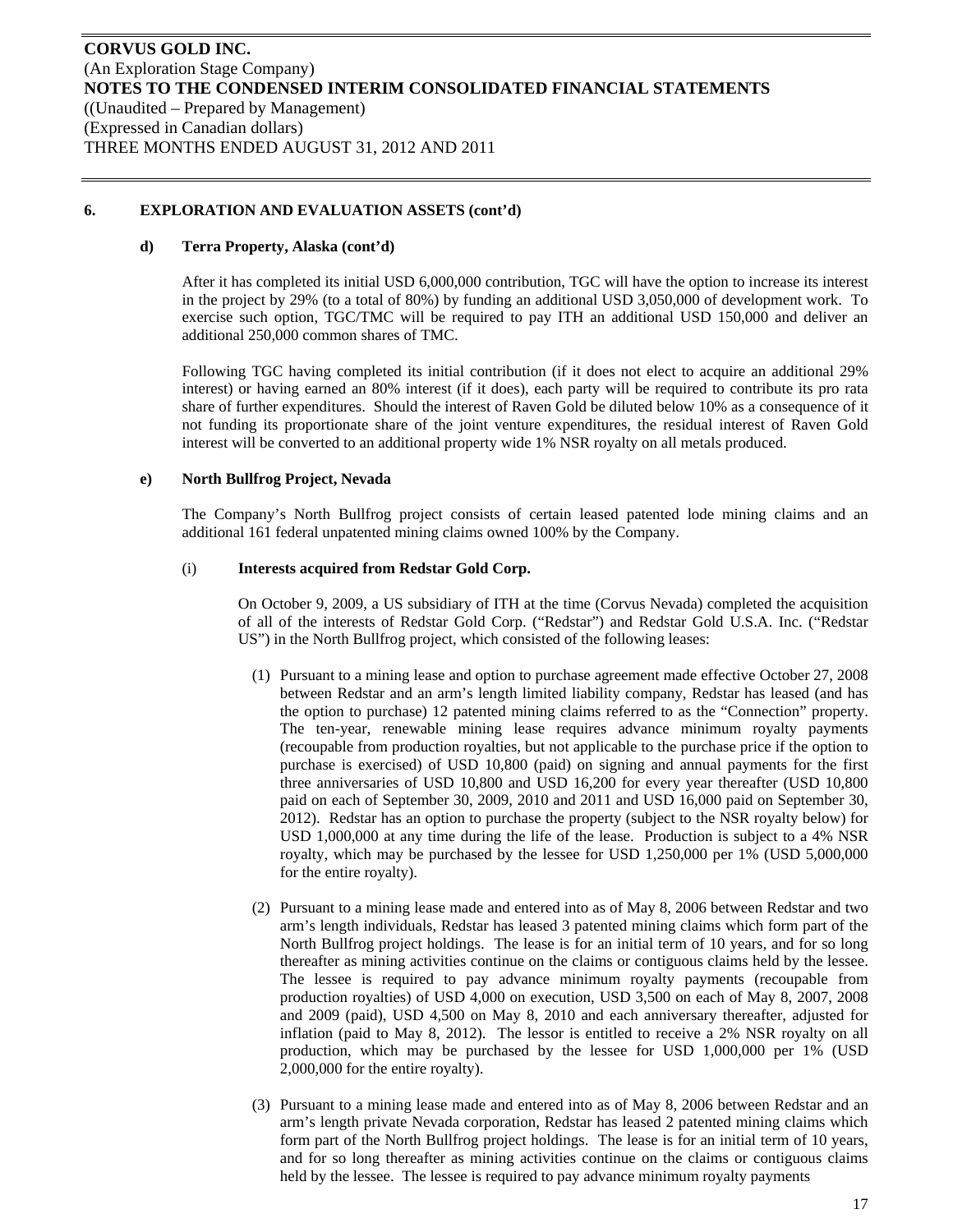#### **d) North Bullfrog Project, Nevada (cont'd)**

#### (i) **Interests acquired from Redstar Gold Corp. (cont'd)**

(recoupable from production royalties) of USD 2,000 on execution, USD 2,000 on each of May 8, 2007, 2008 and 2009 (paid), USD 3,000 on May 8, 2010 and each anniversary thereafter, adjusted for inflation (paid to May 8, 2012). The lessor is entitled to receive a 3% NSR royalty on all production, which may be purchased by the lessee for USD 850,000 per 1% (USD 2,550,000 for the entire royalty).

- (4) Pursuant to a mining lease made and entered into as of May 16, 2006 between Redstar and an arm's length individual, Redstar has leased 12 patented mineral claims which form part of the North Bullfrog project holdings. The lease is for an initial term of 10 years, and for so long thereafter as mining activities continue on the claims or contiguous claims held by the lessee. The lessee is required to pay advance minimum royalty payments (recoupable from production royalties) of USD 20,500 on execution and USD 20,000 on each anniversary thereafter (paid to May 16, 2012). The lessor is entitled to receive a 4% NSR royalty on all production, which may be purchased by the lessee for USD 1,000,000 per 1% (USD 4,000,000 for the entire royalty).
- (5) Pursuant to a mining lease made and entered into as of May 22, 2006 between Redstar and two arm's length individuals, Redstar has leased 3 patented mineral claims which form part of the North Bullfrog project holdings. The lease is for an initial term of 10 years, and for so long thereafter as mining activities continue on the claims or contiguous claims held by the lessee. The lessee is required to pay advance minimum royalty payments (recoupable from production royalties) of USD 8,000 on execution, USD 4,800 on each of May 22, 2007, 2008 and 2009 (paid), USD 7,200 on May 22, 2010 and each anniversary thereafter, adjusted for inflation (paid to May 22, 2012). The lessor is entitled to receive a 2% NSR royalty on all production, which may be purchased by the lessee for USD 1,000,000 per 1% (USD 2,000,000 for the entire royalty).
- (6) Pursuant to a mining lease made and entered into as of June 16, 2006 between Redstar and an arm's length individual, Redstar has leased one patented mineral claims which form part of the North Bullfrog project holdings. The lease is for an initial term of 10 years, and for so long thereafter as mining activities continue on the claims or contiguous claims held by the lessee. The lessee is required to pay advance minimum royalty payments (recoupable from production royalties) of USD 2,000 on execution, USD 2,000 on each of June 16, 2007, 2008 and 2009 (paid), USD 3,000 on June 16, 2010 and each anniversary thereafter, adjusted for inflation (paid to May 6, 2012). The lessor is entitled to receive a 2% NSR royalty on all production, which may be purchased by the lessee for USD 1,000,000 per 1% (USD 2,000,000 for the entire royalty).

As a consequence of the acquisition of Redstar and Redstar US's interest in the foregoing leases, Corvus Nevada is now the lessee under all of such leases. The Company acquired all of the shares of Corvus Nevada on August 26, 2010 upon the completion of the Arrangement.

#### (ii) **Interests acquired directly by Corvus Nevada**

(1) Pursuant to a mining lease and option to purchase agreement made effective December 1, 2007 between Corvus Nevada and a group of arm's length limited partnerships, Corvus Nevada has leased (and has the option to purchase) patented mining claims referred to as the "Mayflower" claims which form part of the North Bullfrog project. The terms of the lease/option are as follows: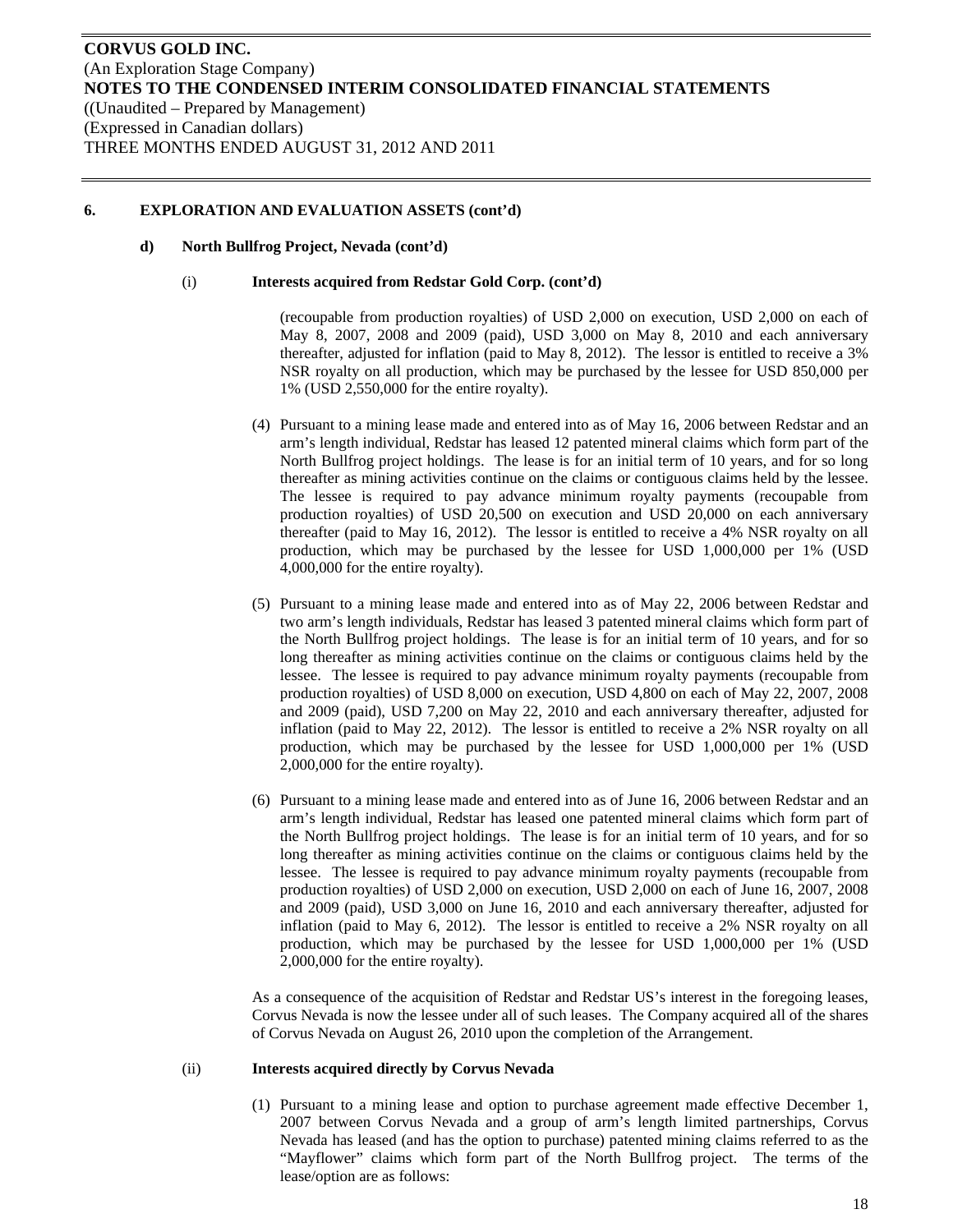## **d) North Bullfrog Project, Nevada (cont'd)**

#### (ii) **Interests acquired directly by Corvus Nevada (cont'd)**

- *¤ Terms*: Initial term of five years, commencing December 1, 2007, with the option to extend the lease for an additional five years. The lease will continue for as long thereafter as the property is in commercial production or, alternatively, for an additional three years if Corvus Nevada makes advance minimum royalty payments of USD 100,000 per year (which are recoupable against actual production royalties).
- ¤ *Lease Payments*: USD 5,000 (paid) and 25,000 common shares of ITH (delivered) following regulatory acceptance of the transaction; and an additional USD 5,000 and 20,000 common shares on each of the first through fifth lease anniversaries (USD 5,000 paid on each of December 10, 2008, October 14, 2009, November 10, 2010 and September 28, 2011 and 20,000 common shares of ITH delivered on each of September 8, 2008, November 25, 2009 and November 28, 2011). Pursuant to an agreement with the lessors, in lieu of the 20,000 ITH shares due December 1, 2010, Corvus Nevada paid USD 108,750 on November 10, 2010 and delivered 46,250 common shares of the Company on December 2, 2010. If Corvus Nevada elects to extend the lease for a second five-year term, it will pay USD 10,000 and deliver 50,000 common shares of ITH upon election being made, and an additional 50,000 common shares of ITH on each of the sixth through tenth anniversaries.
- ¤ *Work Commitments*: USD 100,000 per year for the first three years (incurred), USD 200,000 per year for the years  $4 - 6$  and USD 300,000 for the years  $7 - 10$ . Excess expenditures in any year may be carried forward. If Corvus Nevada does not incur the required expenditures in year one, the deficiency is required to be paid to the lessors.
- ¤ *Retained Royalty*: Corvus Nevada will pay the lessors a NSR royalty of 2% if the average gold price is USD 400 per ounce or less, 3% if the average gold price is between USD 401 and USD 500 per ounce and 4% if the average gold price is greater than USD 500 per ounce.
- (2) Pursuant to a mining lease and option to purchase made effective March 1, 2011 between Corvus Nevada and an arm's length individual, Corvus Nevada has leased, and has the option to purchase, 2 patented mineral claims which form part of the North Bullfrog project holdings. The lease is for an initial term of 10 years, subject to extension for an additional 10 years (provided advance minimum royalties are timely paid), and thereafter for so long thereafter as mining activities continue on the claims. The lessee is required to pay advance minimum royalty payments (recoupable from production royalties, but not applicable to the purchase price if the option to purchase is exercised) of USD 20,000 on execution (paid), USD 25,000 on each of March 1, 2012 (paid), 2013 and 2014, USD 30,000 on March 1, 2015 and each anniversary thereafter, adjusted for inflation. The lessor is entitled to receive a 2% NSR royalty on all production. The lessee may purchase the royalty for USD 1,000,000 per 1%. If the lessee purchases the entire royalty (USD 2,000,000) the lessee will also acquire all interest of the lessor in the subject property.

## **f) Gerfaut Property, Quebec**

On February 2, 2012, the Company signed an Agreement ("Gerfaut Agreement") with respect to an option/joint venture with Les Resources Tectonic Inc. ("LRT"), an arm's length private company, whereby the Company may acquire up to an 80% interest in the Gerfaut Property ('Gerfaut claims"), consisting of 60 mineral claims located in Northern Quebec. Under the Gerfaut Agreement, in order to earn an 80% interest in the Gerfaut claims, the Company will be required to:

Make an initial payment of \$10,000 (paid) on the execution of the initial letter of intent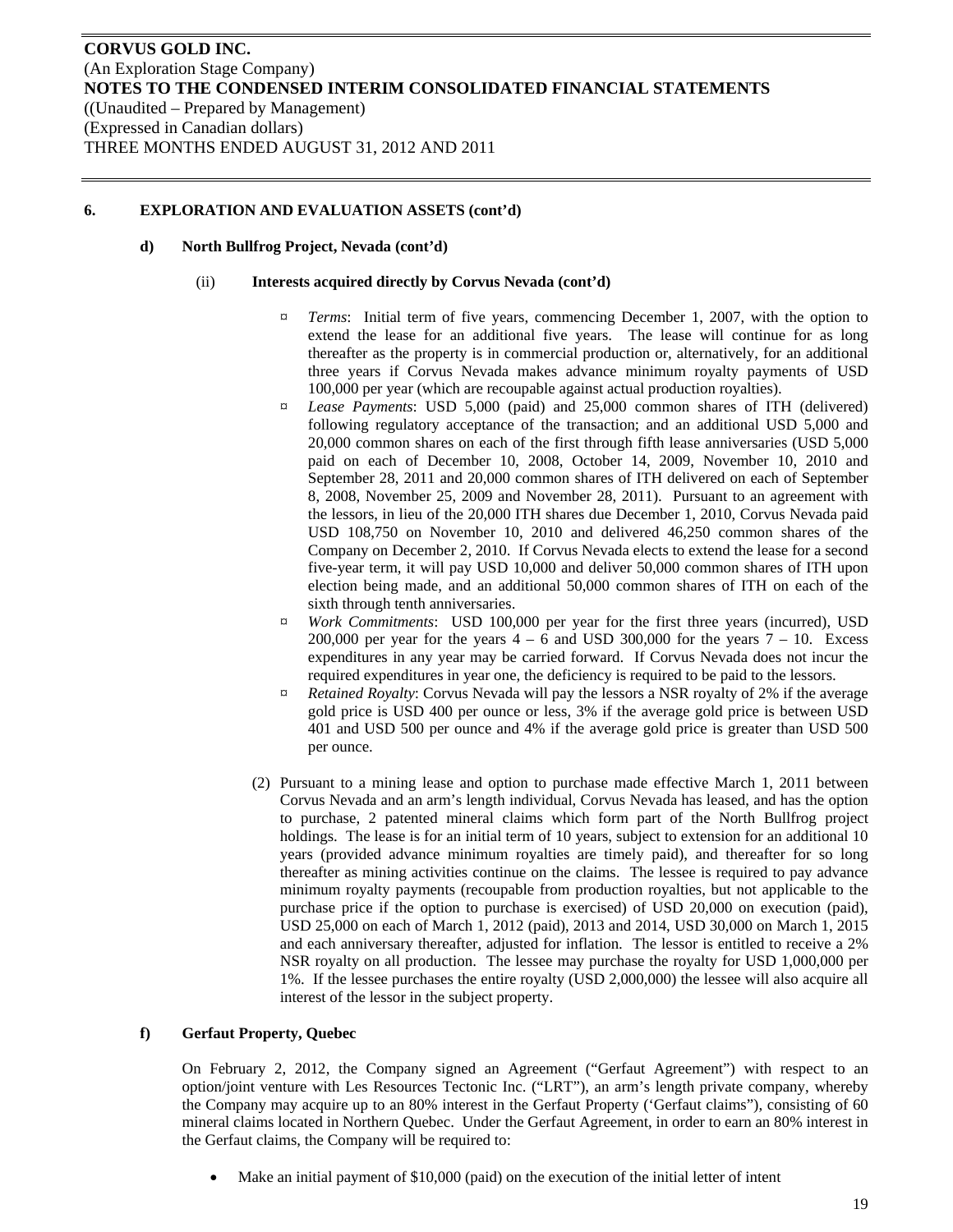## **d) Gerfaut Property, Quebec (cont'd)**

- Make aggregate payments to LRT of \$250,000 over five years to May 1, 2017 (all or some of any such payments may be satisfied by the issuance of common shares of the Company at the Company's election) and incur aggregate exploration expenditures on the Gerfaut claims of \$565,000 over five years to May 1, 2017, upon completion of which payments and expenditures the Company will have earned a 60% interest in the Gerfaut claims
- Upon having earned its initial 60% interest, the Company may elect to earn an additional 20% interest (80% total) by incurring additional exploration expenditures of \$2,000,000 on the Gerfaut claims within three years after it has exercised to option to acquire the initial 60% interest
- LRT retains a 2% NSR royalty, of which the Company can buy back half (being 1%) at any time for \$1,500,000
- Following the Company having earned either its initial 60% interest (if it does not elect to or fails to earn an additional 20% interest) or 80% interest, the Company and LRT will enter into a joint venture, in which each party will be responsible for providing its pro rata share of all joint venture expenditures. If a party does not contribute its full share of such expenditures, its interest in the joint venture and the Gerfaut claims will be diluted. If a party's interest is diluted to 10% or less, such party will transfer all interest in the joint venture and Gerfaut claims to the remaining participant in exchange for receipt of a 3% Net Profits Interest.

## **Acquisitions**

The acquisition of title to mineral properties is a detailed and time-consuming process. The Company has taken steps, in accordance with industry norms, to verify title to mineral properties in which it has an interest. Although the Company has taken every reasonable precaution to ensure that legal title to its properties is properly recorded in the name of the Company (or, in the case of an option, in the name of the relevant optionor), there can be no assurance that such title will ultimately be secured.

## **Environmental Expenditures**

The operations of the Company may in the future be affected from time to time in varying degrees by changes in environmental regulations, including those for future removal and site restoration costs. Both the likelihood of new regulations and their overall effect upon the Company vary greatly and are not predictable. The Company's policy is to meet or, if possible, surpass standards set by relevant legislation by application of technically proven and economically feasible measures.

Environmental expenditures that relate to ongoing environmental and reclamation programs are charged against earnings as incurred or capitalized and amortized depending on their future economic benefits. Estimated future removal and site restoration costs, when the ultimate liability is reasonably determinable, are charged against earnings over the estimated remaining life of the related business operation, net of expected recoveries. The Company has determined as of August 31, 2012, the disturbances to earth is minimal, therefore did not record provisions for Environmental.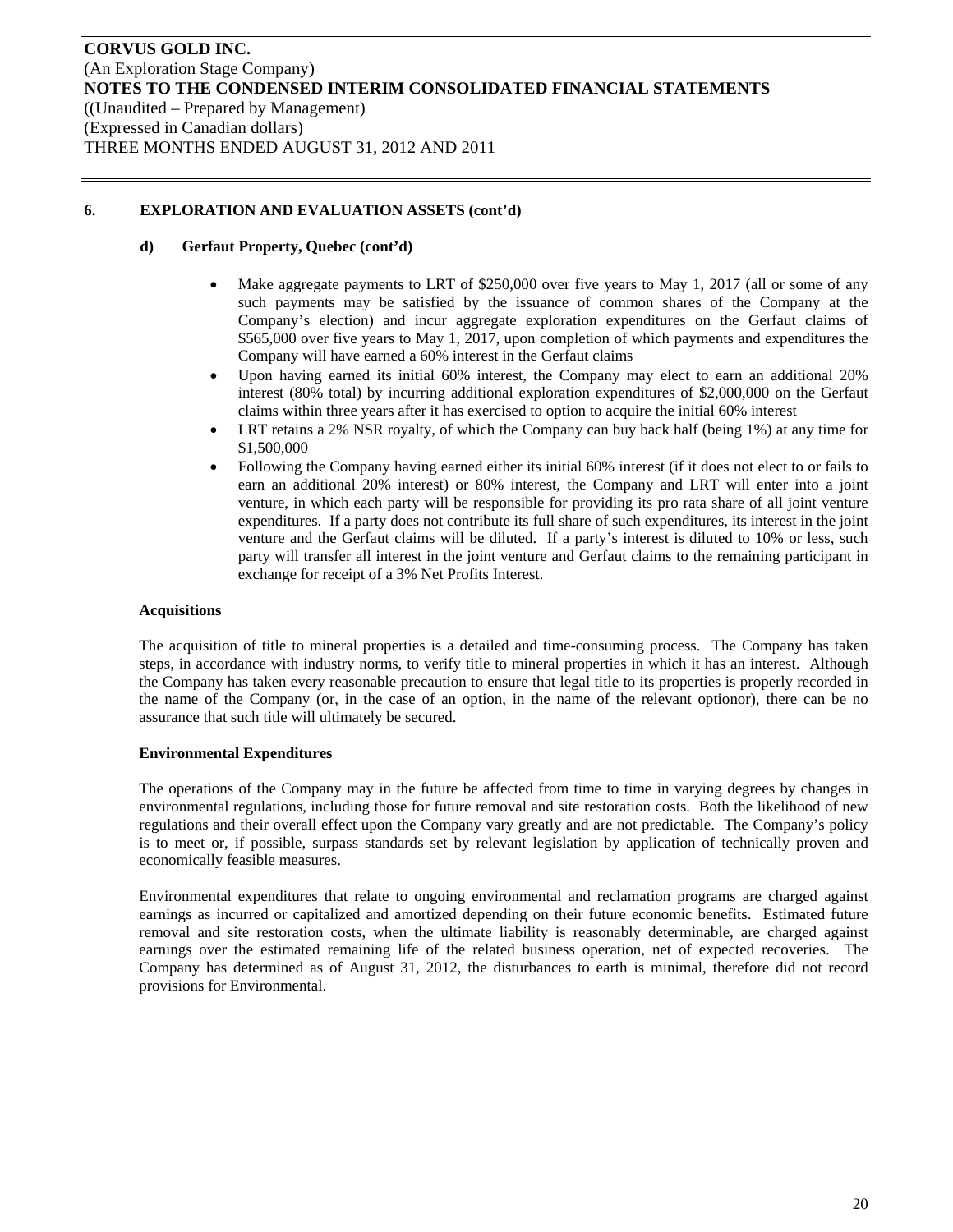## **7. SHARE CAPITAL**

#### **Authorized**

Unlimited common shares without par value.

#### **Share issuances**

During the period ended August 31, 2012:

a) An aggregate of 2,000,000 shares were issued on exercise of 2,000,000 stock options for gross proceeds of \$1,502,100.

#### **Warrants**

Warrants transactions are summarized as follows:

|                                                               | <b>August 31, 2012</b> | May 31, 2012          |           |    |                       |
|---------------------------------------------------------------|------------------------|-----------------------|-----------|----|-----------------------|
|                                                               |                        | Weighted              |           |    | Weighted              |
|                                                               | Number of              | Average               | Number of |    | Average               |
|                                                               | Warrants               | <b>Exercise Price</b> | Warrants  |    | <b>Exercise Price</b> |
| Balance, beginning of the period<br>Issued (Agents' Warrants) | 325,000                | 325,000               | 325,000   | \$ | 1.10                  |
| Balance, end of the period                                    | 325,000                | 325,000               | 325,000   |    | 1.10                  |

The weighted average remaining contractual life of warrants outstanding at August 31, 2012 was 0.25 year.

Warrants outstanding are as follows:

|                   |          | <b>August 31, 2012</b> |          | May 31, 2012 |  |
|-------------------|----------|------------------------|----------|--------------|--|
|                   | Exercise | Number of              | Exercise | Number of    |  |
| Expiry Date       | Price    | Warrants               | Price    | Warrants     |  |
|                   |          |                        |          |              |  |
| November 30, 2012 | .10      | 325,000                | 1.10     | 325,000      |  |

#### **Stock options**

Stock options awarded to employees and non-employees by the Company are measured and recognized in the Consolidated Statement of Comprehensive Loss or added to exploration and evaluation assets at the fair value of the award. The fair value of all forms of share-based payments is charged to operations or capitalized to exploration and evaluation assets over the vesting period of the options granted. Fair value is estimated using the Black-Scholes option pricing model.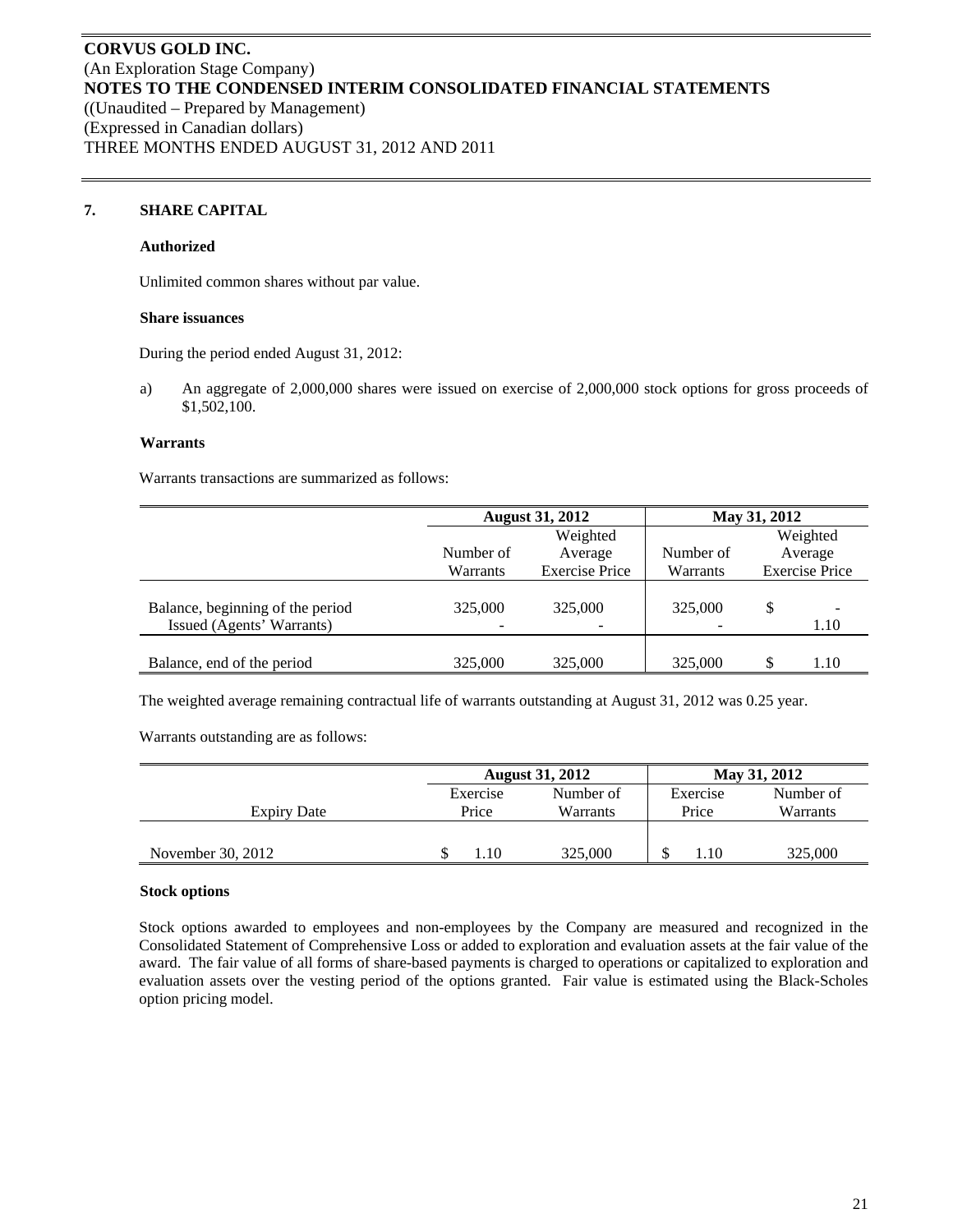## **7. SHARE CAPITAL (cont'd)**

#### **Stock options (cont'd)**

The Company has adopted an incentive stock option plan (the "2010 Plan"). The essential elements of the 2010 Plan provide that the aggregate number of common shares of the Company's share capital that may be made issuable pursuant to options granted under the 2010 Plan (together with any other shares which may be issued under other share compensation plans of the Company) may not exceed 10% of the number of issued shares of the Company at the time of the granting of the options. Options granted under the 2010 Plan will have a maximum term of ten years. The exercise price of options granted under the 2010 Plan will not be less than the greater of the market price of the common shares (as defined by the Toronto Stock Exchange ("TSX"), currently defined as the 5 day volume weighted average price for the 5 trading days immediately preceding the date of grant) or the closing market price of the Company's common shares for the trading day immediately preceding the date of grant), or such other price as may be agreed to by the Company and accepted by the TSX. Options granted under the 2010 Plan vest immediately, unless otherwise determined by the directors at the date of grant.

There were no stock options granted during the period ended August 31, 2012.

A summary of the status of the stock option plan as of August 31 and May 31, 2012, and changes during the periods are presented below:

|                                                                       | <b>August 31, 2012</b>      |                                                 | May 31, 2012                |                                                 |
|-----------------------------------------------------------------------|-----------------------------|-------------------------------------------------|-----------------------------|-------------------------------------------------|
|                                                                       | Number of<br><b>Options</b> | Weighted<br>Average<br><b>Exercise</b><br>Price | Number of<br><b>Options</b> | Weighted<br>Average<br><b>Exercise</b><br>Price |
| Balance, beginning of the period<br>Granted<br>Exercised<br>Cancelled | 4,300,000<br>(2,000,000)    | \$<br>0.76<br>(0.75)                            | 3,490,000<br>1,160,000      | \$<br>0.76<br>0.76                              |
| Balance, end of the period                                            | 2,300,000                   | 0.70<br>\$                                      | (350,000)<br>4,300,000      | (0.76)<br>\$<br>0.76                            |

The weighted average remaining contractual life of options outstanding at August 31, 2012 was 2.20 years.

Stock options outstanding are as follows:

|                             |                 | <b>August 31, 2012</b> |                    |                 | May 31, 2012   |                    |  |  |
|-----------------------------|-----------------|------------------------|--------------------|-----------------|----------------|--------------------|--|--|
|                             |                 | <b>Number</b>          | <b>Exercisable</b> |                 |                | <b>Exercisable</b> |  |  |
|                             | <b>Exercise</b> | of                     | at Period-         | <b>Exercise</b> | Number of      | at Year-           |  |  |
| <b>Expiry Date</b>          | <b>Price</b>    | <b>Options</b>         | End                | <b>Price</b>    | <b>Options</b> | End                |  |  |
|                             |                 |                        |                    |                 |                |                    |  |  |
| September 8, 2012 (note 13) | 0.75<br>\$.     | 710,000                | 710,000            | \$.<br>0.75     | 2.680,000      | 2,680,000          |  |  |
| January 21, 2013            | \$<br>0.82      | 330,000                | 330,000            | 0.82<br>\$.     | 360,000        | 360,000            |  |  |
| May 30, 2013                | \$<br>0.69      | 100,000                | 100,000            | \$.<br>0.69     | 100,000        | 100,000            |  |  |
| July 29, 2016               | \$<br>0.50      | 650,000                | 429,000            | \$<br>0.50      | 650,000        | 214,500            |  |  |
| November 17, 2016           | \$<br>0.67      | 210,000                | 69,300             | \$.<br>0.67     | 210,000        | 69,300             |  |  |
| May 29, 2017                | \$<br>0.92      | 300,000                | 99,000             | \$<br>0.92      | 300,000        | 99,000             |  |  |
|                             |                 |                        |                    |                 |                |                    |  |  |
|                             |                 | 2,300,000              | 1,737,300          |                 | 4.300,000      | 3,522,800          |  |  |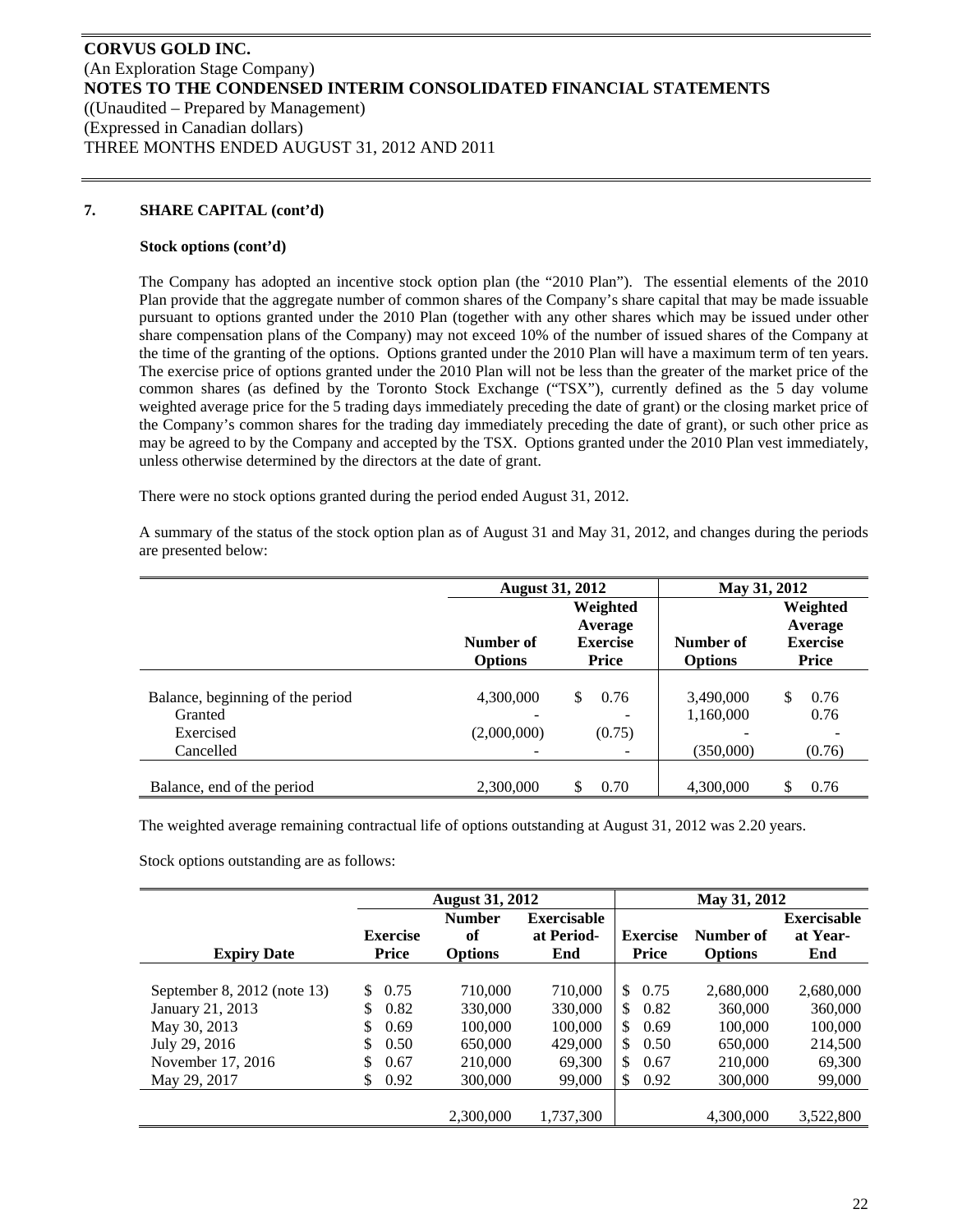## **7. SHARE CAPITAL (cont'd)**

#### **Share-based payments**

The Company uses the fair value method for determining share-based payment charges for all options granted during the periods. The fair value of options granted was \$nil (2011 - \$253,678), determined using the Black-Scholes option pricing model based on the following weighted average assumptions:

|                          | <b>Three Months</b><br><b>Ended August 31,</b><br>2011 Grants |
|--------------------------|---------------------------------------------------------------|
|                          |                                                               |
| Risk-free interest rate  | 1.39%                                                         |
| Expected life of options | 5 years                                                       |
| Annualized volatility    | 100%                                                          |
| Dividend yield           | $0.0\%$                                                       |
| Exercise price           | \$0.50                                                        |
|                          |                                                               |
| Fair value per share     | \$0.39                                                        |

Share-based payment charges have been allocated as follows:

| For the three months ended August 31,                      | 2012 |        |    | 2011    |  |
|------------------------------------------------------------|------|--------|----|---------|--|
|                                                            |      |        |    |         |  |
| Consulting                                                 | \$   | 22,476 | \$ | 142,450 |  |
| Investor relations                                         |      | 22,353 |    |         |  |
| Professional fees                                          |      | 3,701  |    |         |  |
| Wages and benefits                                         |      | 15,803 |    |         |  |
|                                                            |      |        |    |         |  |
|                                                            |      | 64,333 |    | 142,450 |  |
| Exploration and evaluation assets – Geological/geophysical |      | 1,873  |    | 11,871  |  |
|                                                            |      |        |    |         |  |
|                                                            | \$   | 66,206 | \$ | 154.321 |  |

## **8. RELATED PARTY TRANSACTIONS**

During the period ended August 31, 2012, the Company entered into the following transactions with related parties:

#### **Management compensation**

Key management personnel compensation comprised:

| For the three months ended August 31,               |    | 2012    | 2011 |         |
|-----------------------------------------------------|----|---------|------|---------|
|                                                     |    |         |      |         |
| Consulting fees to CFO                              | \$ | 18,000  | S    | 15,000  |
| Wages and benefits to CEO, President and COO        |    | 120,080 |      | 72,869  |
| Share-based payments to CEO, President, COO and CFO |    | 22.633  |      | 23,740  |
|                                                     |    |         |      |         |
|                                                     |    | 160.713 |      | 111.609 |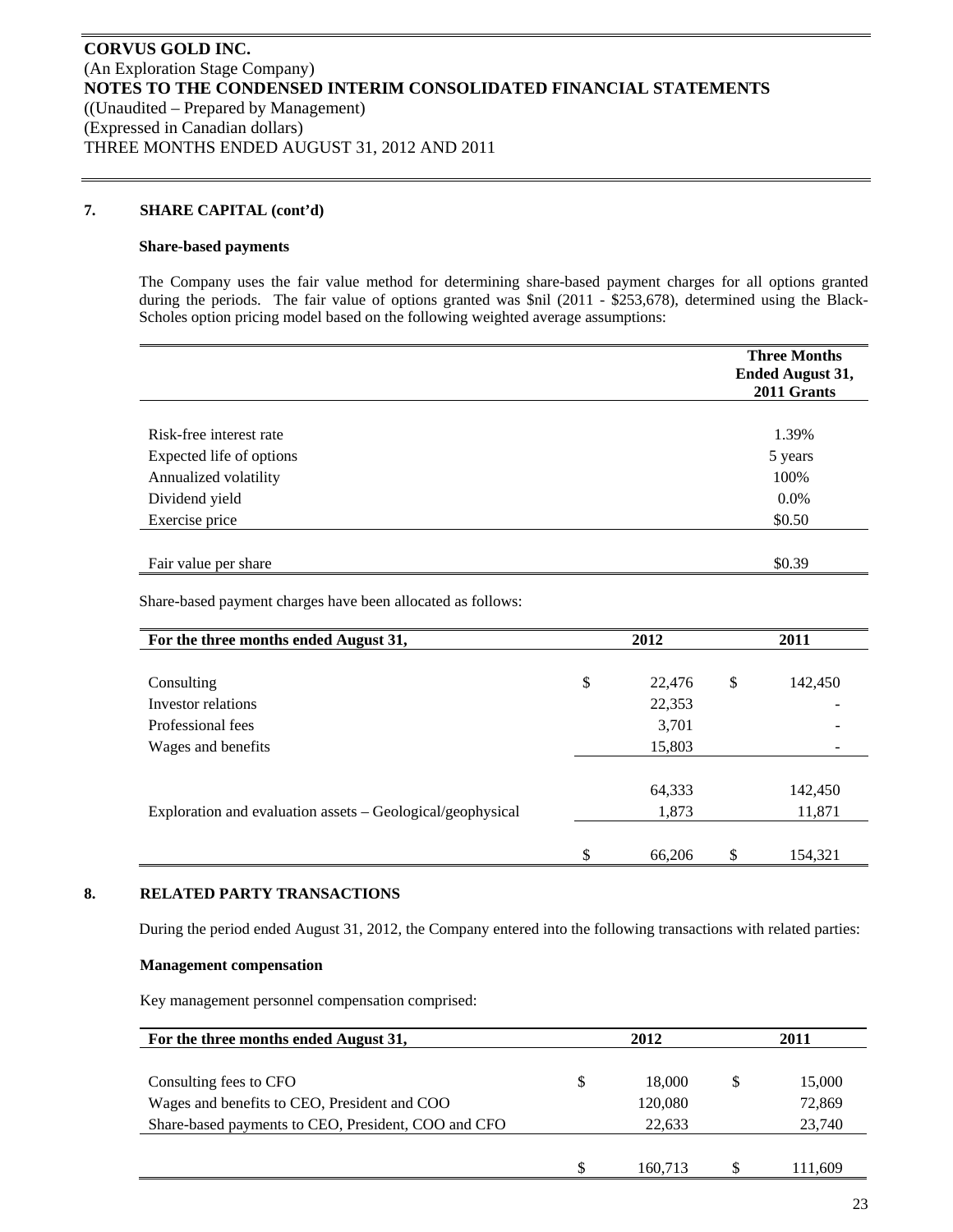## **8. RELATED PARTY TRANSACTIONS (cont'd)**

#### **Transactions with other related parties**

| For the three months ended August 31,                           |    | 2012   |    | 2011    |  |
|-----------------------------------------------------------------|----|--------|----|---------|--|
|                                                                 |    |        |    |         |  |
| Consulting fees to Corporate Secretary                          | \$ | 3.000  | \$ | 3,000   |  |
| Directors fees (included in consulting fees)                    |    | 15,000 |    | 15,000  |  |
| Professional fees to Vice President                             |    | 20,500 |    | 21,000  |  |
| Rent expenses to Cardero Resource Corp. ("Cardero"), a          |    |        |    |         |  |
| company with officers in common                                 |    | 7,995  |    | 7,313   |  |
| Administration expenses to Cardero                              |    | 800    |    | 1,879   |  |
| Office expenses to Cardero                                      |    | 5,838  |    | 8,785   |  |
| Share-based payments to Vice President, Corporate Secretary and |    |        |    |         |  |
| <b>Directors</b>                                                |    | 18,730 |    | 118.710 |  |
|                                                                 |    |        |    |         |  |
|                                                                 | \$ | 71.943 |    | 175,687 |  |

As at August 31, 2012, included in accounts payable and accrued liabilities was \$40,664 (May 31, 2012 – \$28,374) in expenses owing to companies related to officers and officers of the Company.

These amounts were unsecured, non-interest bearing and had no fixed terms or terms of repayment. Accordingly, fair value could not be readily determined.

The Company has entered into a retainer agreement dated June 1, 2011 with Lawrence W. Talbot Law Corporation ("LWTLC"), pursuant to which LWTLC agrees to provide legal services to the Company. Pursuant to the retainer agreement, the Company has agreed to pay LWTLC a minimum annual retainer of \$72,000 (plus applicable taxes and disbursements). The retainer agreement may be terminated by LWTLC on reasonable notice, and by the Company on one year's notice (or payment of one year's retainer in lieu of notice). An officer of the Company is a director and shareholder of LWTLC.

## **9. GEOGRAPHIC SEGMENTED INFORMATION**

The Company operates in one industry segment, the mineral resources industry, and in two geographical segments, Canada and the United States. All current exploration activities are conducted in the United States and Canada. The significant asset categories identifiable with these geographical areas are as follows:

|                                         | Canada  | <b>United States</b> | <b>Total</b>     |
|-----------------------------------------|---------|----------------------|------------------|
|                                         |         |                      |                  |
| <b>August 31, 2012</b>                  |         |                      |                  |
| \$<br>Exploration and evaluation assets | 131,846 | \$<br>19,905,413     | \$<br>20,037,259 |
| \$<br>Property and equipment            | 1,763   | \$<br>32,192         | \$<br>33,955     |
|                                         |         |                      |                  |
| May 31, 2012                            |         |                      |                  |
| \$<br>Exploration and evaluation assets | 19,122  | \$<br>18,682,690     | \$<br>18,701,812 |
| \$<br>Property and equipment            | 1,906   | \$<br>36,469         | \$<br>38,375     |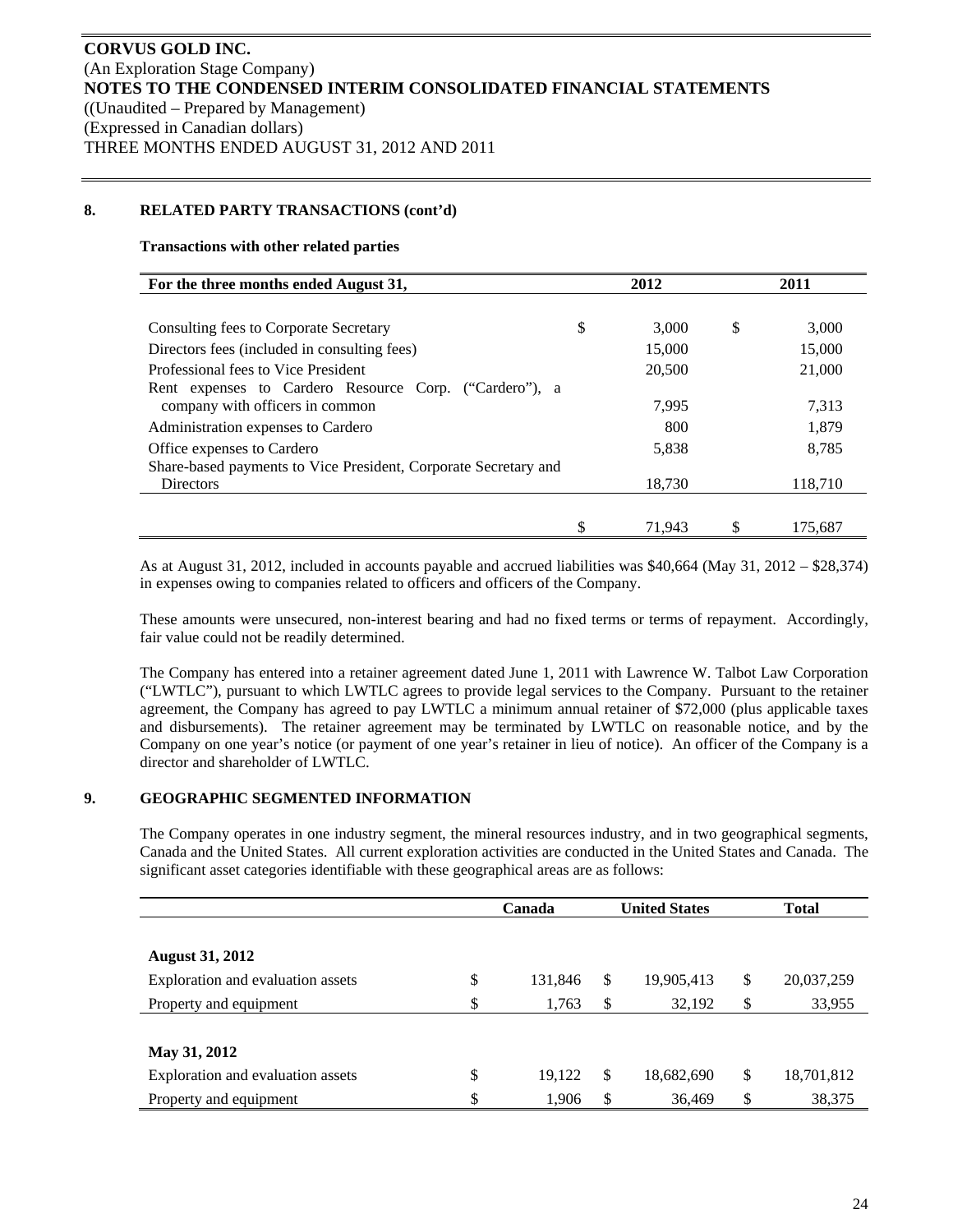# **9. GEOGRAPHIC SEGMENTED INFORMATION (cont'd)**

| For the three months ended August 31,   | 2012       | 2011 |            |  |
|-----------------------------------------|------------|------|------------|--|
| Net loss for the period $-$ Canada      | (286,993)  |      | (326, 408) |  |
| Net loss for the period – United States | (326, 286) |      | (158, 768) |  |
| Net loss for the period                 | (613,279)  |      | (485, 176) |  |

## **10. CAPITAL MANAGEMENT**

The Company manages its capital structure, being its share capital, and makes adjustments to it, based on the funds available to the Company, in order to support future business opportunities. The Board of Directors does not establish quantitative return on capital criteria for management, but rather relies on the expertise of the Company's management to sustain future development of the business.

The Company currently has no significant source of revenues. As such, the Company is dependent upon external financings to fund activities. In order to carry future projects and pay for administrative costs, the Company will spend its existing working capital and raise additional funds as needed. Management reviews its capital management approach on an ongoing basis and believes that this approach, given the relative size of the Company, is reasonable.

There were no changes in the Company's approach to capital management during the period ended August 31, 2012. The Company is not subject to externally imposed capital requirements.

# **11. SUPPLEMENTAL CASH FLOW INFORMATION**

|    | 2012  | 2011    |           |  |
|----|-------|---------|-----------|--|
|    |       |         |           |  |
|    |       |         |           |  |
| Φ  |       | S       |           |  |
| \$ |       |         |           |  |
|    |       |         |           |  |
|    |       |         |           |  |
| \$ | 3,636 | \$      | (111,984) |  |
|    |       |         |           |  |
| \$ |       | S       | (5, 729)  |  |
|    |       |         |           |  |
|    |       |         | (257,055) |  |
|    |       | 494.711 |           |  |

## **12. SUBSIDIARIES**

#### **Significant subsidiaries are:**

|                         | Country of<br>Incorporation | Principal<br>Activity | The Company's<br>effective interest for<br>2012 and 2011 |
|-------------------------|-----------------------------|-----------------------|----------------------------------------------------------|
| Raven Gold Alaska Inc.  | USA                         | Exploration company   | 100%                                                     |
| Corvus Gold Nevada Inc. | USA                         | Exploration company   | 100%                                                     |